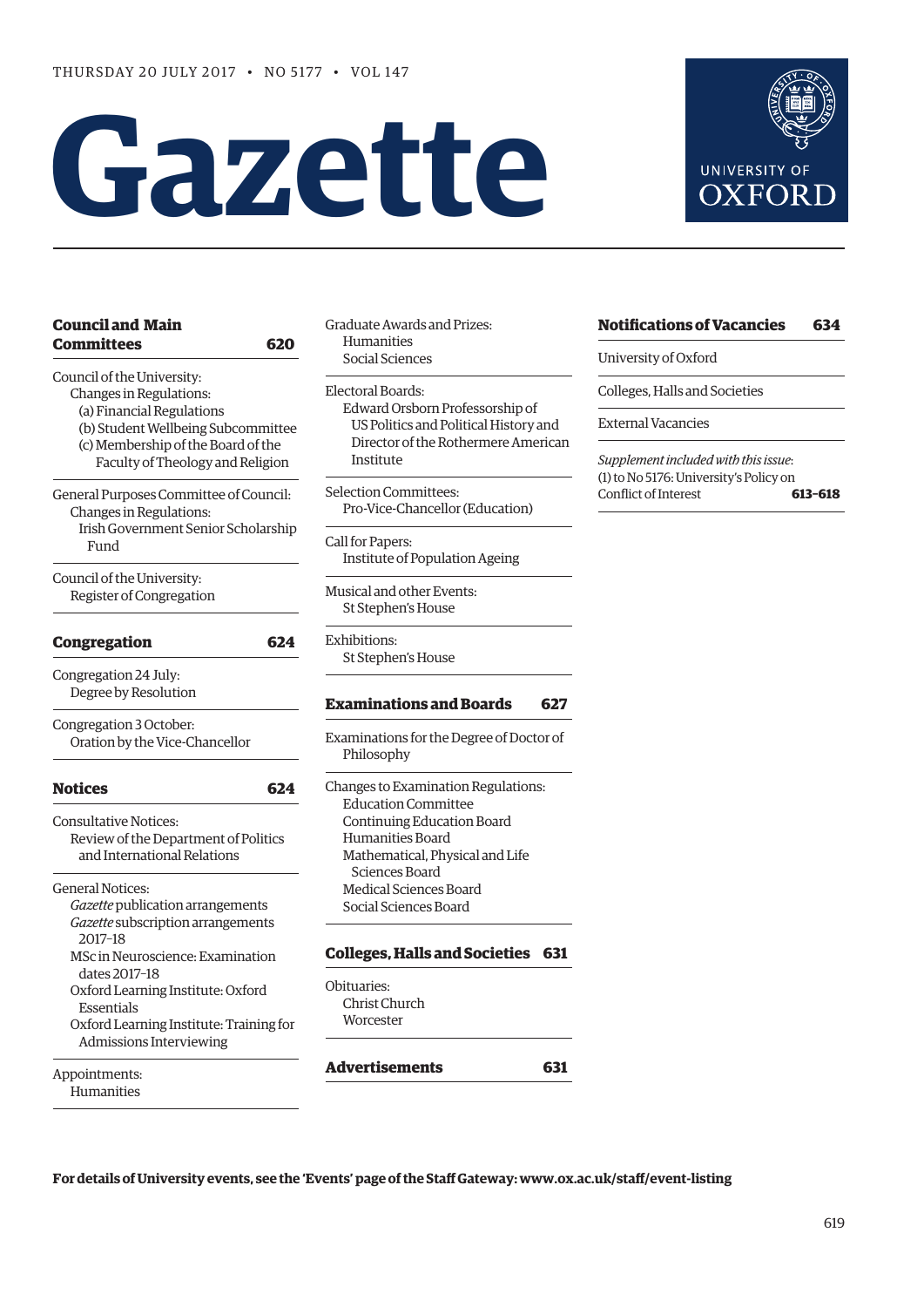# <span id="page-1-0"></span>Council and Main Committees

#### **Council of the University**

### **Changes in Regulations**

Council has made the following changes to regulations, to come into effect on **4 August**.

#### **(a) Financial Regulations**

### *Explanatory Note*

The following changes, made on the recommendation of the General Purposes Committee, amend the Financial Regulations to emphasise the correct processing routes for philanthropic donations and make clearer the distinction between main donations to the University and gifts and hospitality offered to staff.

### *Text of Regulations*

In the Financial Regulations (Council Regulations 1 of 2010), delete existing regulations 2.3–2.4 and substitute (new text underlined, deleted text struck through):

### '**2.3 Philanthropic DonationsGifts and Hospitality Received**

(1) Gifts and hospitality received must comply with the University Policy on Gifts and Hospitality as identified in the University's Expenses and Benefits Guide.

(2) Grants in support of research must be negotiated through Research Services, in accordance with regulation 4.1.

(3) Gifts for research (where it is the donor or benefactor's intent to support specific research activity) are to be treated as research income and should be managed in accordance with the Guidelines on Gifts (Donations) for Research.

(4) The Gift Registry oversees the management of philanthropic donations, gifts and associated income. Advice should be sought from the Gift Registry where uncertainty exists on the nature of a receipt. All such cash gifts and grants, and all other undertakings to make future payment, must be directed, forwarded or otherwise notified promptly to the Gift Registry with the supporting information prescribed in the Cash Handling and Banking process. The Gift Registry operates a dedicated bank account for the receipt and management of such donations in the name of University of Oxford Development Trust Fund (OUDT).

(2) If such a cash gift or grant exceeds £20,000, or involves future payment, no payment should be accepted, conditions agreed, or formal receipt provided, without prior reference to the Development Office. All such cash gifts and grants of £20,000 or less (and not involving future payment) should be sent to the Cashiers' Office with the supporting information prescribed in the Cash Handling and Banking process.

(53) Only tThe Registrar, the Pro-Vice-Chancellor (Development and External Affairs), the Director of Finance and the Chief Development Officer Director of Development are authorised to issue give a formal receipt on behalf of the University. The Chief Development Officer has delegated this activity to the Gift Registry. The Gift Registry may issue acknowledgements where the donor does not ask for a formal receipt.

(64) Where necessary, and in consultation where necessary with the relevant LSO and the Taxation team, unit, the LSO and the Tax Section, the Development Office will determine: whether a gift should simply be received and acknowledged; whether a University trust regulation should be made; whether an undertaking to make future payments should be made the subject of a binding covenant or; whether the commitment to future payment is more in the nature of a non-binding pledge.

(75) All future commitments shall be made the subject of a binding covenant where decisions on University expenditure have to be made in advance of receipt of the funds.

(86) Where necessary, trust regulations, prepared by secretaries to divisional boards (or their equivalent in the case of budgetary units not in divisions) and taking advice where necessary from the LSO, are approved by the General

Purposes Committee of Council, having authority to approve trust regulations under Council Regulations 15 of 2002.

(97) In considering the acceptability or otherwise of any donation, the Development Office must have regard to the guidelines made under Council Regulations 15 of 2002 concerning the Committee to Review Donations. In particular the Development Office must have regard to the possibility that funds may originate from illegal sources. They should exercise particular caution where:

(*a*) having been offered large donations from persons unknown to them, they do not receive satisfactory replies to the further enquiries they make;

(*b*) donations are conditional on particular individuals or organisations being used to do work for the University;

(*c*) offers of donations in cash are made for a certain period of time, during which the University receives the interest, before the capital sum is returned to the donor at the end of the specified period;

(*d*) offers of donations in foreign currencies are made for a certain period of time, during which the University receives the interest, before the capital sum is returned to the donor in the form of a sterling cheque at the end of the specified period.

All such cases must be referred promptly to the Registrar, and advice should be sought from the LSO.

(108) Every proposed donation to the University of £20,000 or more, and cumulative gifts equal to or exceeding, in total, £20,000, must be reviewed under the framework for the acceptability of donations and research funding for a decision on whether its acceptance may breach the guidelines governing the acceptance of gifts by the University (cumulative gifts shall be treated as one gift and a decision taken at the point when the threshold of £20,000 is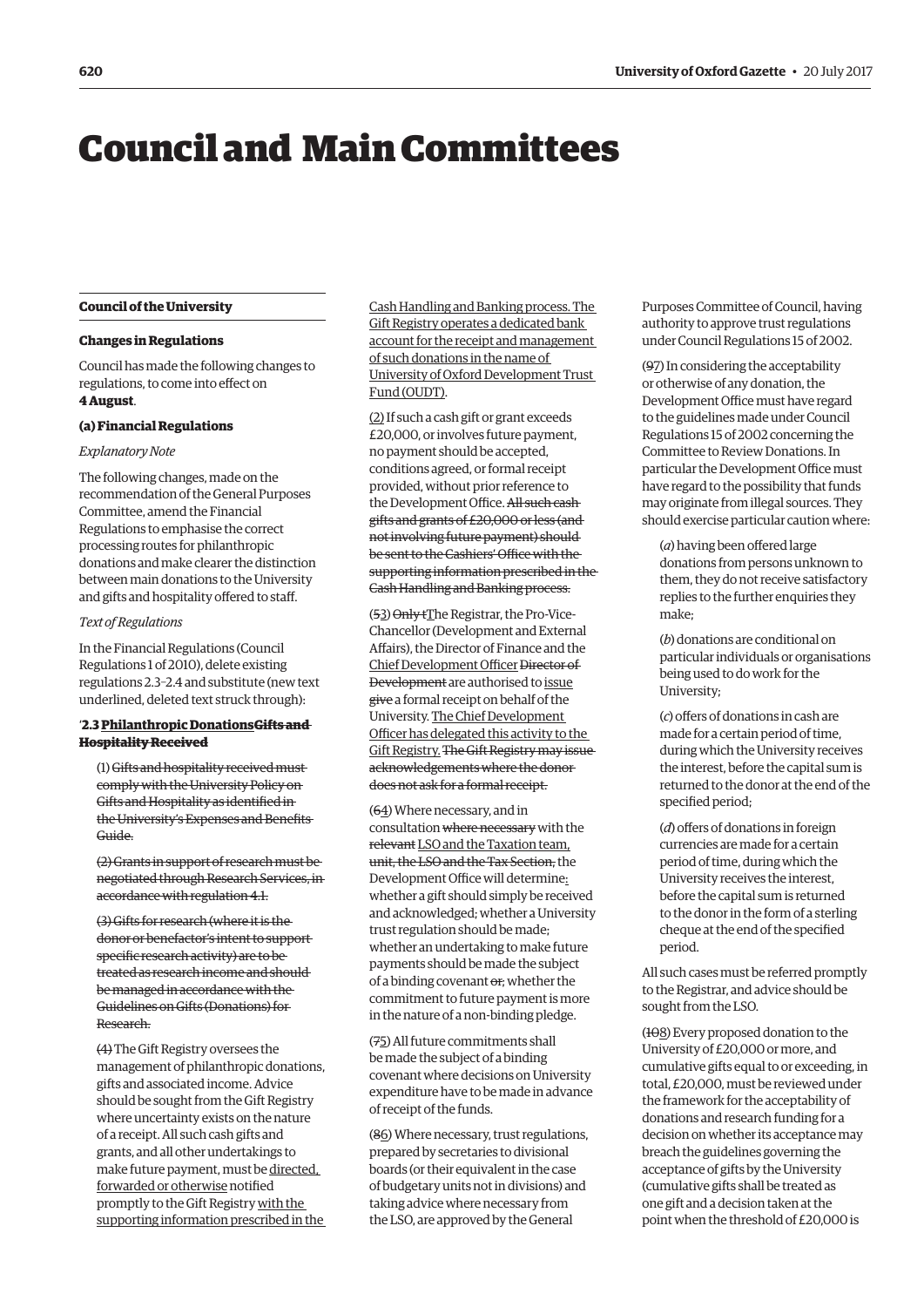crossed). This may involve a referral to the Committee to Review Donations. When it is the judgment of the Pro-Vice-Chancellor (Development and External Affairs) that acceptance of any donation may breach those guidelines\* he/she must refer the donation to that body for its consideration and decision.

### **2.4 Philanthropic Support for Research**

(1) Grants in support of research must be negotiated through Research Services, in accordance with regulation 4.1 below.

(2) Gifts for research (where it is the donor or benefactor's intent to support specific research activity) are to be treated as research income and should be managed in accordance with the Guidelines on Gifts (Donations) for Research.

### **2.5 Personal Gifts and Hospitality Received**

Gifts and hospitality received must comply with the University Policy on Gifts and Hospitality as identified in the University's Expenses and Benefits Guide.

### **2.46 Other Non-research Income**

(1) Income received by the University that is neither research-related, derived from services supplied, nor from sales of goods (as noted in regulation 2.2 above), must be accurately accounted for by departments as set out in the Departmental Year-End Guidance notes.'

\* The guidelines governing the acceptance of gifts by the University are made under the authority of Council Regulations 15 of 2002 concerning the Committee to Review Donations.

### **(b) Student Wellbeing Subcommittee**

#### *Explanatory Note*

The following changes in the regulations reflect the oversight of the University Hardship Committee by the Student Wellbeing Subcommittee. The opportunity has also been taken to standardise the terms of office for members of the subcommittee, in line with the terms of office for Education Committee and its other subcommittees and panels.

### *Text of Regulations*

**1** In Council Regulations 15 of 2002, Part 32, concerning the Student Wellbeing Subcommittee, amend regulations 32.2–32.4 (new text underlined, deleted text struck through):

'32.2 With the approval of the Education Committee on each occasion, the Subcommittee may co-opt up to two additional members who shall hold office for two years and shall be eligible to serve for a total period of four years.

32.3 Elected, or appointed or co-opted members shall hold office for a period of two three years and shall be eligible to serve for a total period of six years.

32.4 The University has an interest in student wellbeing as a key contributor to academic success. The Subcommittee shall be responsible to the Education Committee for the following matters:

(*a*) to advise Council's Education Committee and other committees as required on all aspects of the University's strategy and policy for student health and wellbeing;

(*b*) to ensure that the policies and regulations related to student health and wellbeing within the University are regularly reviewed and updated in line with institutional and national developments;

(*c*) to monitor relevant performance indicators relating to student health and wellbeing and the effectiveness of welfare provision;

(*d*) to consider systematic student feedback on health and wellbeing provision;

(*e*) to have oversight of the University Hardship Committee, receiving reports at least annually from that Committee on the operation of University managed hardship funding and on policy issues relating to student hardship, and advising Education Committee and other committees as required on these policy issues;

(*ef*) to consider such other matters that relate to student health and wellbeing as the Subcommittee members believe should be drawn to the attention of the Subcommittee, Education Committee and other committees as required;

(*fg*) to recommend to the Education Committee regulation changes, as appropriate, in relation to the above;

(*gh*) to encourage co-ordination in welfare provision between the University and its colleges and external providers including the NHS, to provide efficient and effective support, liaising in particular with the Conference of Colleges' Welfare Forum; and

(*hi*) to promote student health and wellbeing.'

**2** These regulations shall be effective from 1 October 2017.

### **(c) Membership of the Board of the Faculty of Theology and Religion**

#### *Explanatory Note*

The following change, made on the recommendation of the Theology and Religion Faculty Board, amends the membership of the Faculty Board to (i) remove the categories of ordinary and official member; (ii) add the Faculty Board Chair, the Deputy Faculty Board Chair, the Director of Graduate Studies, the Director of Undergraduate Studies, the Chair of the Planning and Resources Committee and the Research Director as *ex officio* members; and (iii) provide for five elected members (reduced from sixteen at present) and two positions for co-opted members.

#### *Text of Regulations*

**1** In Council Regulations 19 of 2002, concerning the Faculty Boards, amend regulations 7–13 (new text underlined, deleted text struck through) and renumber regulations 14–34 as 13–33 respectively:

'7. Regulations 8–1615 shall apply to the Boards of the Faculties of Law and of Theology and Religion only. Board of the Faculty of Law only.

8. The persons qualified to be official members of the Law Board boards of the faculties shall be: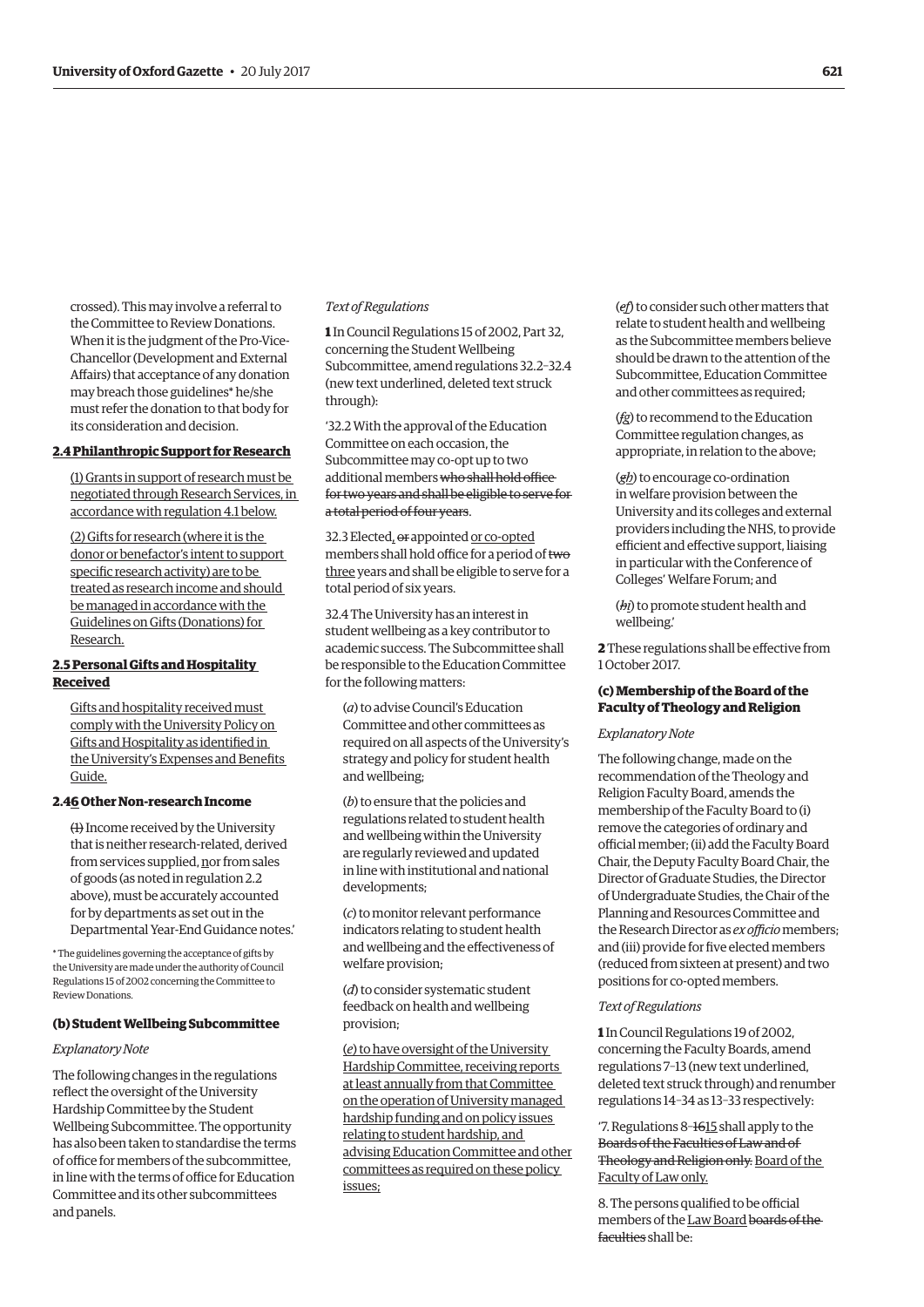(1) the persons enumerated in the annexed schedule; and

(2) the holders of posts in the following categories:

(*a*) the single-tenure and fixed-term professorships (including personal professorships, but excluding titular professorships conferred by or on the recommendation of the Distinctions Committee and visiting professorships) which are on the establishment of the Law Board faculty board concerned;

(*b*) the readerships to which appointments are made by the relevant divisional board (but excluding titular readerships conferred by or on the recommendation of the Distinctions Committee) and which are on the establishment of the Law Board faculty board concerned; and

(*c*) the headships of the departments, and the directorships of the groups or units with the standing of full departments, which are under the aegis of the Law Board faculty board concerned.

### SCHEDULE OF PROFESSORS AND **DEADEDS**

LAW

Criminology

Jurisprudence

Law, English Private, Herbert Smith

Law, Civil, Regius

Law, Commercial, Freshfields

Law, Comparative, Linklaters

Law, Corporate, Allen & Overy

Law, English

Law, English, Vinerian

Law, European Community, Jacques Delors

Law, Intellectual Property and Information Technology

Law, Public International, Chichele

Law, Taxation, Pinsent Masons

Law and Finance, Hogan Lovells

Laws of the British Commonwealth and United States, Rhodes

Philosophy of Law

Socio-Legal Studies

Law, Reader in

Law, All Souls Reader in

THEOLOGY AND RELIGION

Divinity, Lady Margaret

Divinity, Regius

Hebrew, Regius

Ecclesiastical History, Regius

Philosophy of the Christian Religion, Nolloth

Science and Religion, Andreas Idreos

Scripture, Holy, Exegesis of, Dean Ireland's

Scripture, Holy, Interpretation of, Oriel and Laing

Theology, Moral and Pastoral, Regius

9. (1) The ordinary members of the Law Board boards of faculties shall be members of Law Faculty the faculties concerned and shall be chosen from time to time in accordance with these regulations.

(2) A person shall be eligible as an ordinary member whether or not he or she is qualified to be an official member.

10. The electors to the Law Board board of each faculty listed in regulation 7 above shall be:

(1) in the election of an official member, all the members of the faculty;

(2) in the election of an ordinary member, the members of the faculty, exclusive of the persons qualified to be official members.

11. If a question arises as to the right of any person to take part in the election of members of the board of any faculty, it shall be decided by the Vice-Chancellor.

12. (1) The number of official and ordinary members of the Faculty of Laweach faculty listed in regulation 7 above shall be as follows:

> Official Ordinary members members

| Law                     | 10        |
|-------------------------|-----------|
| Theology and Religion 6 | $H\Theta$ |

save that, if in the case of any board the number of persons qualified under regulation 8 above to be official members of the board is less than the number specified in this regulation 12, then the number of official members of the board shall be that smaller number.

(2) In addition, the following 12 Faculty Officers shall be members of the Law Board *ex officio*:

Dean of the Law Faculty (Chair of the Law Board) Vice Dean (Vice-Chair of the Law Board) Associate Dean for Graduate Studies (Research) Associate Dean for Graduate Studies (Taught) Associate Dean for Undergraduate Studies in Law Associate Dean for Development and Communications Associate Dean for Research Director of the Centre for Criminology Director of the Centre for Socio-Legal Studies Director of the Institute for European and Comparative Law Director of the Oxford Intellectual Property Research Centre Director of the Bonavero Institute of Human Rights.

13. The number of members of boards of faculties to be elected at each annual election shall be as follows:

| <del>Official</del>          | <del>Ordinary</del> |
|------------------------------|---------------------|
| members <sup>1</sup> members |                     |

| Theology and Religion |  |  |
|-----------------------|--|--|
|-----------------------|--|--|

 $H$ Where an election is required.'

**2** Ibid, replace the cross-reference to 'regulations 43–46 below' with a crossreference to 'regulations 44–47 below' in each of regulations 18, 20, 22, 25, 29, 31 and 34.

**3** Ibid, insert new regulations 34 and 35 as follows and renumber existing regulations 35–46 as 36–47 respectively.

' 34. The Board of the Faculty of Theology and Religion shall consist of:

(1) the chair of the Theology and Religion Faculty Board;

(2) the deputy chair of the Theology and Religion Faculty Board;

(3) the Board's Director of Graduate Studies;

(4) the Board's Director of Undergraduate Studies;

(5) the chair of the Board's Planning and Resources Committee;

(6) the Board's Research Director;

(7)–(11) five persons elected by and from the members of the Faculty of Theology and Religion.

35. The board may co-opt not more than two additional members in accordance with regulations 44–47 below.'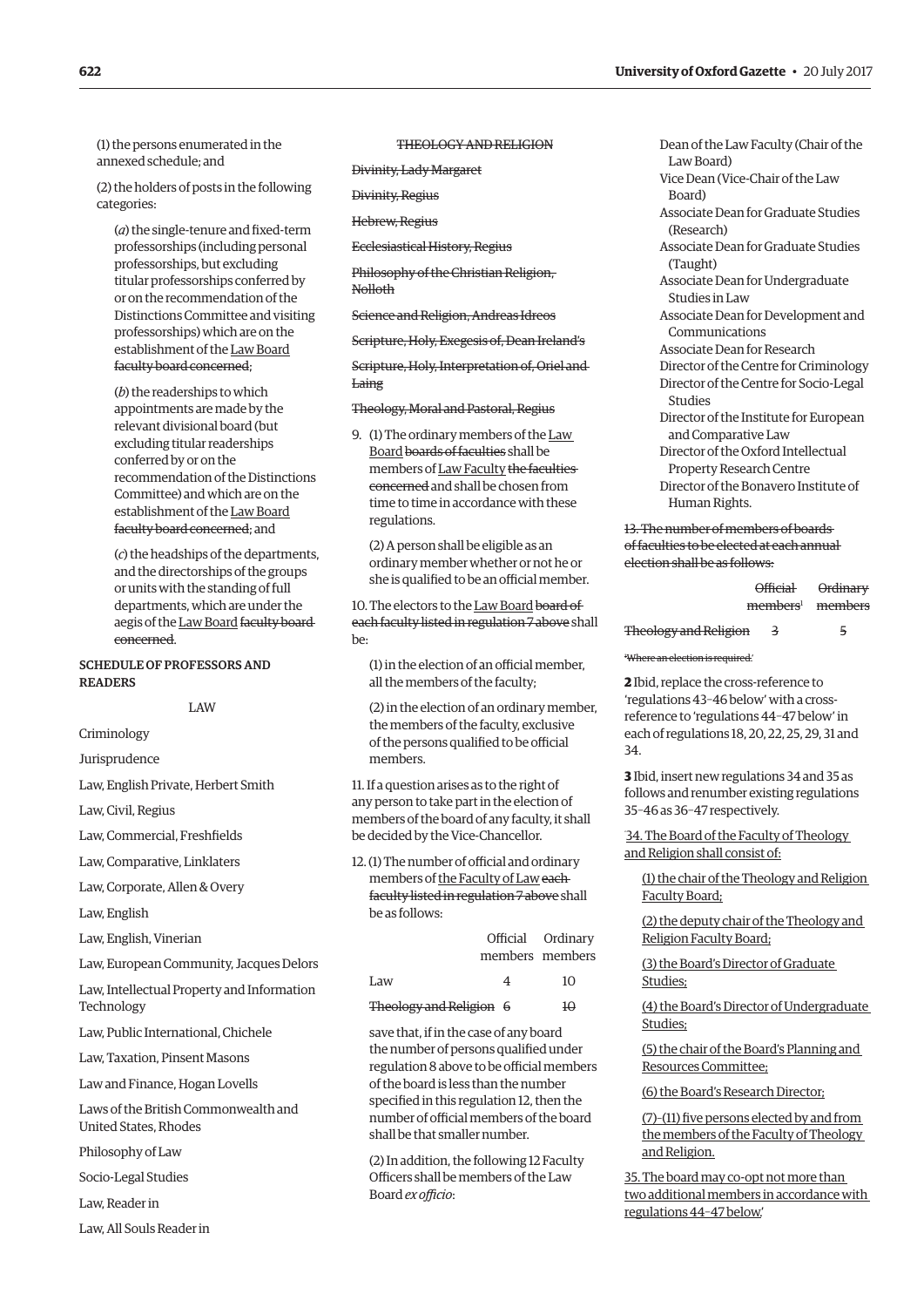**4** Ibid, replace the cross-reference to 'regulation 36' with a cross-reference to 'regulation 37' in regulation 37.

**5** This regulation shall be effective from 1 January 2018.

### **General Purposes Committee of Council**

#### **Changes in Regulations**

The General Purposes Committee of Council has made the following changes to regulations, to come into effect on **4 August**.

### **Irish Government Senior Scholarship Fund**

### *Explanatory Note*

These changes, which have the consent of the Irish Government, rename the Irish Government Senior Scholarship Fund as the Roy Foster Irish Government Senior Scholarship Fund in recognition of the work of Professor Roy Foster. Professor Foster has recently retired from his post as the Carroll Professor of Irish History, which has subsequently been renamed as the Foster Professorship of Irish History. The opportunity has also been taken to amend references to the renamed Professor of Irish History and to replace 'chairman' with the gender-neutral term 'chair'.

### *Text of Regulations*

In Part 2 of Council Regulations 25 of 2002, concerning trusts, delete existing §178 and substitute (new text underlined, deleted text scored through):

### '**§178.** *Roy Foster Irish Government Senior Scholarship Fund*

1. The University accepts from the Trustee of the Campaign for Oxford Trust Fund the initial endowment, made possible by a generous benefaction from the Irish Sailors and Soldiers Land Trust of the Irish Government, and such further sums as may be contributed for the same purpose, to establish a fund, to be known as the Roy Foster Irish Government Senior Scholarship Fund, the income of which shall be used to support the award from time to time of Senior Scholarships in the History and Culture of Ireland.

2. The scholarships shall be open to candidates who have recently obtained a postgraduate degree in an appropriate subject and also those who are in the final stages of work for such a degree (preference shall be given to candidates in the former category).

3. The Board of the Faculty of History shall be the board of management for the scholarships and shall appoint a committee for the exercise of its functions under these regulations, comprising:

(1) the Carroll Foster Professor of Irish History;

(2) one person elected by Hertford College;

(3) one person elected by the Board of the Faculty of History.

The elected members of the committee shall hold office for five years and shall be re-eligible. Casual vacancies shall be filled for the remainder of the period of the person demitting office. The committee shall have the power to co-opt up to two other persons. The committee shall appoint one of its members from time to time to be its chairman.

4. The scholarship, which shall be held at Hertford College under the aegis of the Carroll Foster Professor of Irish History, shall be tenable for one year.

5. Every candidate, with his or her application, shall submit a programme of the work in Irish History or Culture which he or she proposes, if elected, to undertake.

6. Every scholar shall, while he or she continues to hold the scholarship, produce from time to time evidence, satisfactory to the committee, that he or she is carrying out his or her programme of work. The committee shall have power to deprive a student who does not comply with this condition of the whole or any part of the emoluments of the scholarship.

7. Surplus income arising in any year shall, at the discretion of the committee, either be carried forward for expenditure in subsequent years or be used for one or more of the following purposes:

(*a*) the award of an additional scholarship;

(*b*) the continuation of a scholarship previously awarded;

(*c*) the payment of a scholar's expenses, including those of travel or publication, incidental to the pursuit of a piece of research into Irish History or Culture on a subject approved by the committee;

(*d*) the encouragement in any other way of such research within the University, for submission for a degree of the University or for subsequent publication, on a subject approved by the committee.

8. No person shall be awarded the scholarship a second time.

9. Council shall have power to alter this decree regulation from time to time subject to the consent of the Irish Government, and provided that the main object of the Irish Government in founding the scholarship, namely the encouragement within the University of advanced study of the History and Culture of Ireland, shall always be kept in view.'

### **Council of the University**

### **Register of Congregation**

The Vice-Chancellor reports that the following names have been added to the Register of Congregation:

Arnold, M G, Nuffield Department of Population Health Atack, C W, St Hugh's Barrio-Madias, F E, St Edmund Hall Berkley, J A, Nuffield Department of Medicine Boschen, H K, Learning Institute Hublitz, P U, Weatherall Institute of Molecular Medicine Hunter, D J, Green Templeton Lewington, S L, Green Templeton McGrane, J A, Department of Education Morrell, E, Radcliffe Department of Medicine Palamara, PF, Corpus Christi Rebeschini, P, University College Roy, I, Wolfson Ryan, K M, Department of Computer Science Salguero-Gomez, R, Faculty of Zoology Scott, H V, English Faculty Library Uden, J S, Pitt Rivers Museum Webster, J G M, Green Templeton

#### **Divisional and Faculty Boards**

For changes in regulations for examinations see '[Examinations and Boards'](#page-9-0) below.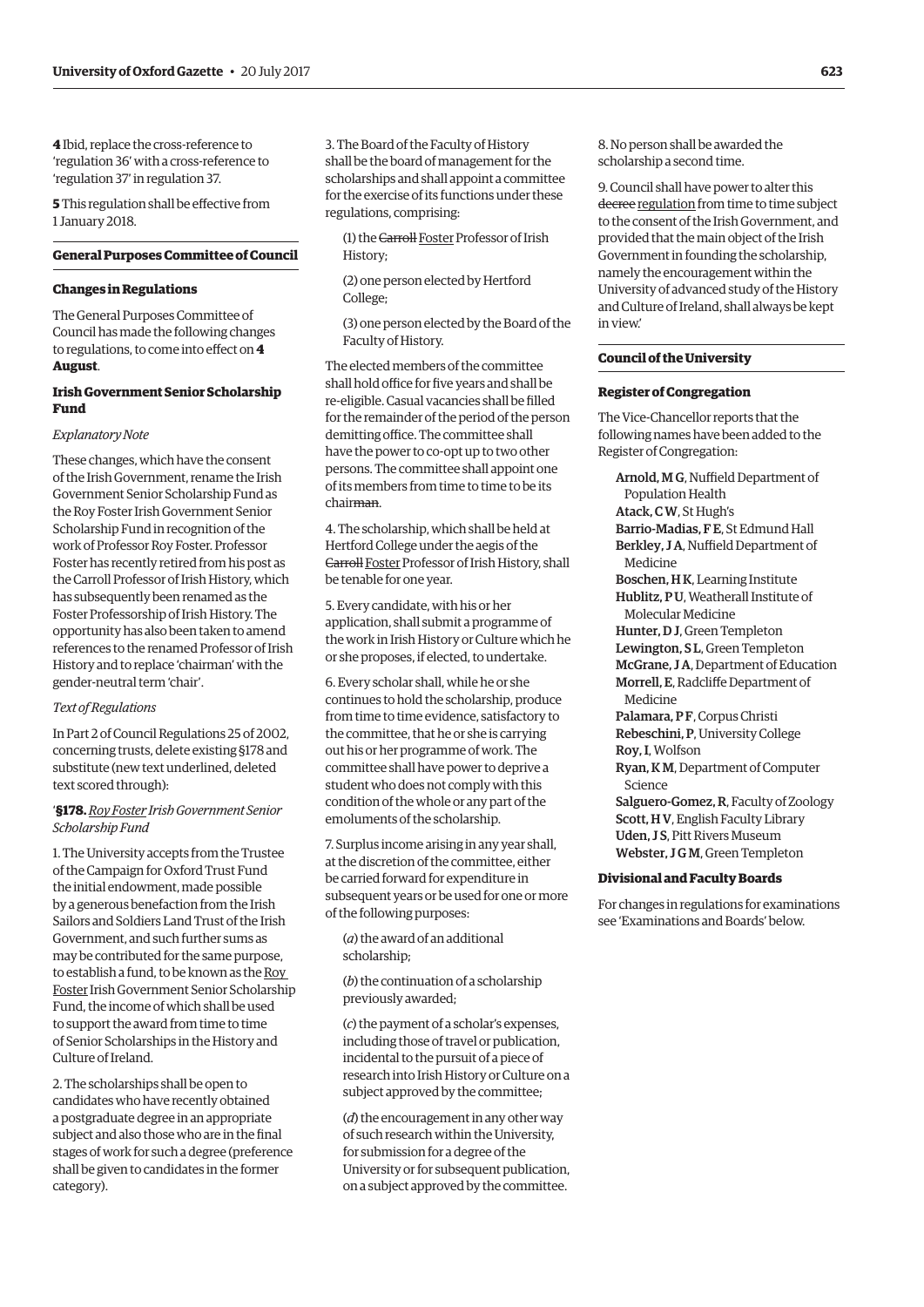# <span id="page-5-0"></span>Congregation Notices

| Congregation | 24 July |
|--------------|---------|
|              |         |

**Degree by Resolution**

*This content has been removed as it contains personal information protected under the Data Protection Act.*

#### **Congregation** noon, 3 October

### **Oration by the Vice-Chancellor**

The Vice-Chancellor will address the House.

¶ The Oration will be given in Convocation House.

### **Note on procedures in Congregation**

¶ Business in Congregation is conducted in accordance with Congregation Regulations 2 of 2002 [\(www.admin.ox.ac.uk/statutes/](http://www.admin.ox.ac.uk/statutes/regulations/529-122.shtml) [regulations/529-122.shtml\). A](http://www.admin.ox.ac.uk/statutes/regulations/529-122.shtml) printout of these regulations, or of any statute or other regulations, is available from the Council Secretariat on request. A member of Congregation seeking advice on questions relating to its procedures, other than elections, should contact Mrs F Burchett at the University Offices, Wellington Square (telephone: (2)80199; email: felicity. [burchett@admin.ox.ac.uk\); questions](mailto:felicity.burchett@admin.ox.ac.uk)  relating to elections should be directed to the Elections Officer, Ms S L S Mulvihill [\(telephone: \(2\)80463; email: elections.](mailto:elections.office@admin.ox.ac.uk) office@admin.ox.ac.uk).

#### **Consultative Notices**

### **Social Sciences Board/Education Committee**

### REVIEW OF THE DEPARTMENT OF POLITICS AND INTERNATIONAL RELATIONS

The Social Sciences Board and the Education Committee will jointly conduct a review of the Department of Politics and International Relations, as part of Council's programme of rolling reviews of faculties and departments. This review will take place on 5 and 6 March 2018.

The review committee's terms of reference are:

**1** To review the quality of academic activities in the department, by reference to:

- international standards of excellence;
- action taken since the last review of the department;
- planning statements at department and divisional level, and in the context of the University's mission statement and Strategic Plan.

### In particular:

(a) the quality of the research of the department, including its participation in interdepartmental, interdivisional and interdisciplinary activities, its research profile and strategy, and future challenges and opportunities;

(b) the quality of graduate programmes and their delivery and related issues, including:

- access and admissions
- curriculum design and programme structure
- teaching, learning and assessment
- the relationship between teaching and research
- academic and pastoral support and guidance
- the provision and use of learning resources (including staff resources)
- specific arrangements for the pursuit of graduate studies (including research degrees and research training and provision for part-time study)
- relationships with colleges
- quality assurance mechanisms;

(c) the organisation of the department, its management structures and the relationship between the department and the division, including such matters as:

- strategic planning (including relationship to the divisional five-year plans and the University's Strategic Plan)
- academic and non-academic staff planning and recruitment
- student number planning
- terms of appointment for academic staff, including career development and equal opportunities issues
- accommodation and future space needs
- fundraising;

(d) the relationship (structural and operational) between units within the department, and between the department and cognate subject areas and colleges to which it is linked in teaching and research.

**2** To consider the current and longterm financial position of, and funding arrangements for, the department, and its financial strategy.

The review committee would welcome written comments on matters falling within its terms of reference, given above. These [should be sent to Dr Tanya Baldwin \(tanya.](mailto:tanya.baldwin@socsci.ox.ac.uk) baldwin@socsci.ox.ac.uk) by **12 January 2018**.

### **General Notices**

### *Gazette* **publication arrangements**

This is the final *Gazette* of Trinity term.

The first *Gazette* of Michaelmas term will be published on 21 September, but will be limited to Council and Congregation business and changes to Examination Regulations. The first full *Gazette* of next term will be published on 28 September.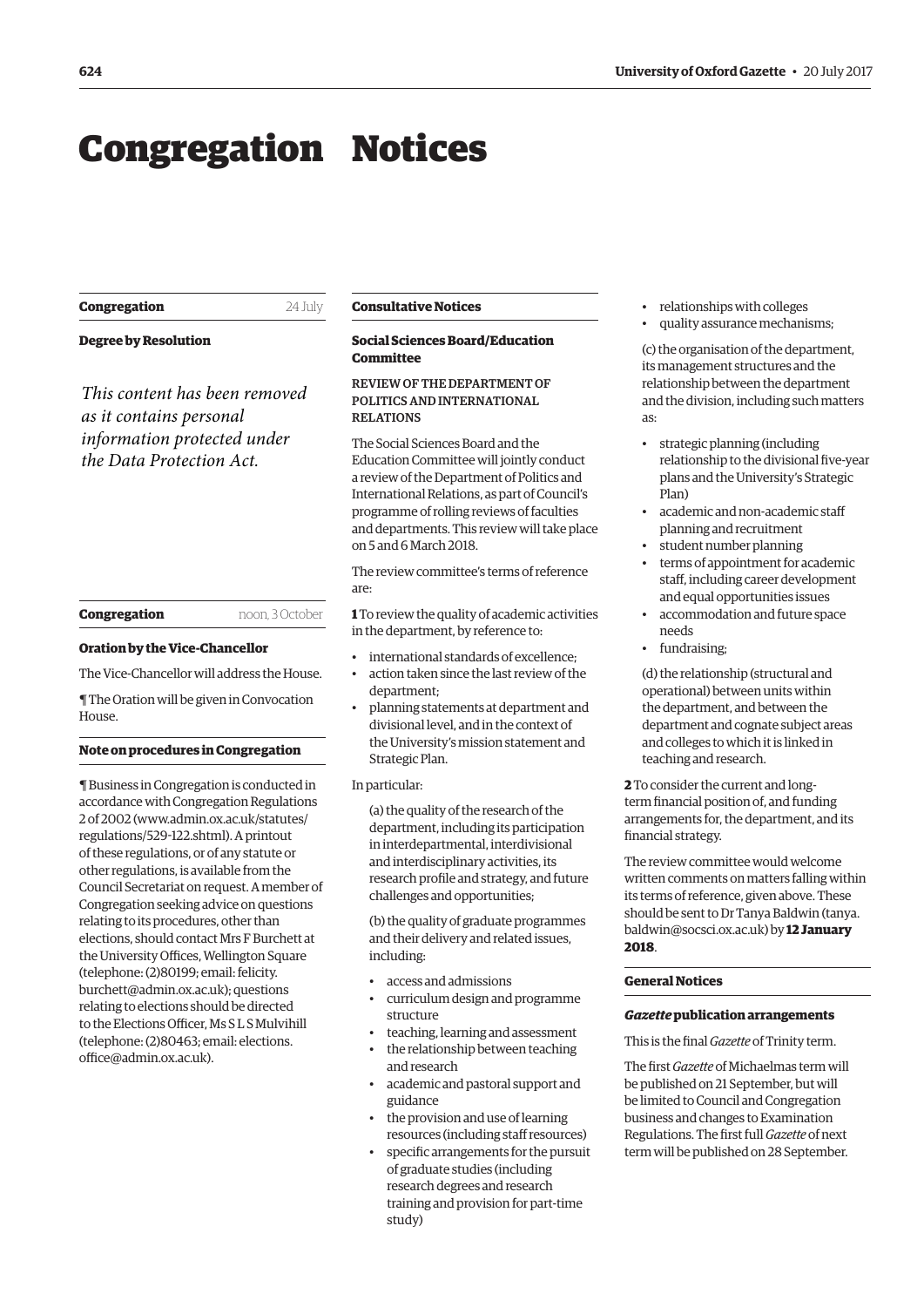### *Gazette* **subscription arrangements 2017–18**

We are pleased to announce that the cost of postal subscriptions to the *Gazette* and the *Oxford Magazine* will not be increased for the academic year 2017–18. The cost of a subscription to the *Gazette* for the next academic year will therefore remain:

- United Kingdom, first-class post: £89.50
- United Kingdom, second-class post: £76
- Elsewhere in Europe: £94.50
- Outside Europe: £212.50

Subscription to the *Gazette* includes *Blueprint* (3 issues per year) and the *Oxford Magazine* (12 issues per year: see below concerning separate subscription to the *Oxford Magazine*).

### HOW TO PAY

We prefer payment by debit or credit card via our online shop. Please see www.ox.ac.uk/ [gazette/subs/#paidsubs for further details.](www.ox.ac.uk/gazette/subs/#paidsubs)

Payment by cheque: please send your name and full postal address, plus a cheque for the appropriate amount as detailed above, to: *Gazette* Subscriptions, University Offices, Wellington Square, Oxford OX1 2JD.

### *Oxford Magazine*

Subscriptions to the *Oxford Magazine* only are also available. The charge for 2017–18 will remain at:

- United Kingdom: £32
- Elsewhere in Europe: £40.50
- Outside Europe: £88.50

If you wish to subscribe to the *Oxford Magazine* only, please send your name and full postal address, plus a cheque for the appropriate amount as detailed above, to: *Gazette* Subscriptions, University Offices, Wellington Square, Oxford OX1 2JD. Please note that payment by cheque is the only method available for *Magazine*-only subscriptions.

### DEADLINE FOR SUBSCRIPTION PAYMENTS

To ensure that your subscription is active in time for you to receive all copies of the *Gazette*, *Blueprint* and the *Oxford Magazine* for 2017–18, we must receive your payment by **15 September**.

### **MSc in Neuroscience**

### EXAMINATION DATES 2017–18

- Qualifying exam: Wed 6 Dec 2017
- Poster presentation at Oxford Neuroscience day: Wed 21 Mar 2018
- Submission of dissertation 1: Wed 11 Apr 2018
- Oral presentation on dissertation 2: Wed 1 and Thur 2 Aug 2018
- Submission of dissertation 2: Wed 15 Aug 2018
- *Viva voce* exams: Wed 12 and Thur 13 September 2018

### **Oxford Learning Institute**

### OXFORD ESSENTIALS: AN INTRODUCTION TO TEACHING AND LEARNING AT **OXFORD**

The Learning Institute's annual orientation event for newly appointed academics or those new to teaching (formerly the Introduction to Academic Practice at Oxford (IAPO)) will take place on 26 September. The day is designed to provide networking opportunities and essential information for new academic staff, in addition to identifying further sources of support. A formal welcome to the University by the Vice-Chancellor will be followed by presentations and workshops that highlight key information on different aspects of teaching and learning at Oxford. More information and a booking form: [www.](http://www.learning.ox.ac.uk/essentials) [learning.ox.ac.uk/essentials.](http://www.learning.ox.ac.uk/essentials)

### **Oxford Learning Institute**

### TRAINING FOR ADMISSIONS INTERVIEWING

The Oxford Learning Institute and Undergraduate Admissions and Outreach offers the following opportunities to prepare for undergraduate admissions interviewing for the 2017/18 admissions cycle:

### *1 Undergraduate admissions interviewing*

Online course (level 1) offers a comprehensive overview of the undergraduate admissions process, preparing tutors for theoretical and practical aspects of selecting undergraduate students. Suitable for those assisting with the admissions process (graduate students who take notes, for example). We also recommend experienced interviewers follow this version of the online course as a refresher to ensure they are up to date with changes in admissions policy and practice. Available 1 August to 15 December.

### *2 Undergraduate admissions interviewing with assessment*

Online course (level 2) presents the same material as the level 1 course. In addition, on the course with assessment, participants submit a draft interview plan and receive feedback on it from an online assessor. The course is mandatory for those who will be interviewing and who have responsibility for admissions decisions for the first time. Available for new enrolments 1 August to 24 November.

### *3 Undergraduate admissions interviewing*

Practice session (level 3) allows tutors practice in planning and undertaking a practice interview with a current Oxford undergraduate in the applicant role. These are conducted in subject area groups and supported by facilitators who are experienced interviewers. The online course (level 2) is a pre-requisite for the practice session. Dates for practice sessions:

- 27 September
- 14 November
- 24 November

Visit [www.learning.ox.ac.uk/admissions](http://www.learning.ox.ac.uk/admissions)  for more information on course availability, deadlines and to book a place.

### **Appointments**

#### **Humanities**

With the approval of the Humanities Board, the following appointments and reappointments have been made.

### PROFESSORSHIP OF ANCIENT PHILOSOPHY

Ursula Coope, BA Oxf, PhD Berkeley, Professor of Ancient Philosophy and Fellow of Corpus Christi, has been appointed to the Professorship of Ancient Philosophy in the Faculty of Philosophy with effect from 1 October 2017. Professor Coope will be a fellow of Keble.

### APPOINTMENTS

Hanne Martine Eckhoff, BA MA PhD Oslo, Associate Professor of Russian Linguistics and Comparative Slavonic Philology, Faculty of Medieval and Modern Languages and Faculty of Linguistics, Philology and Phonetics, and Fellow of Lady Margaret Hall; from 1 August 2017 to 31 July 2022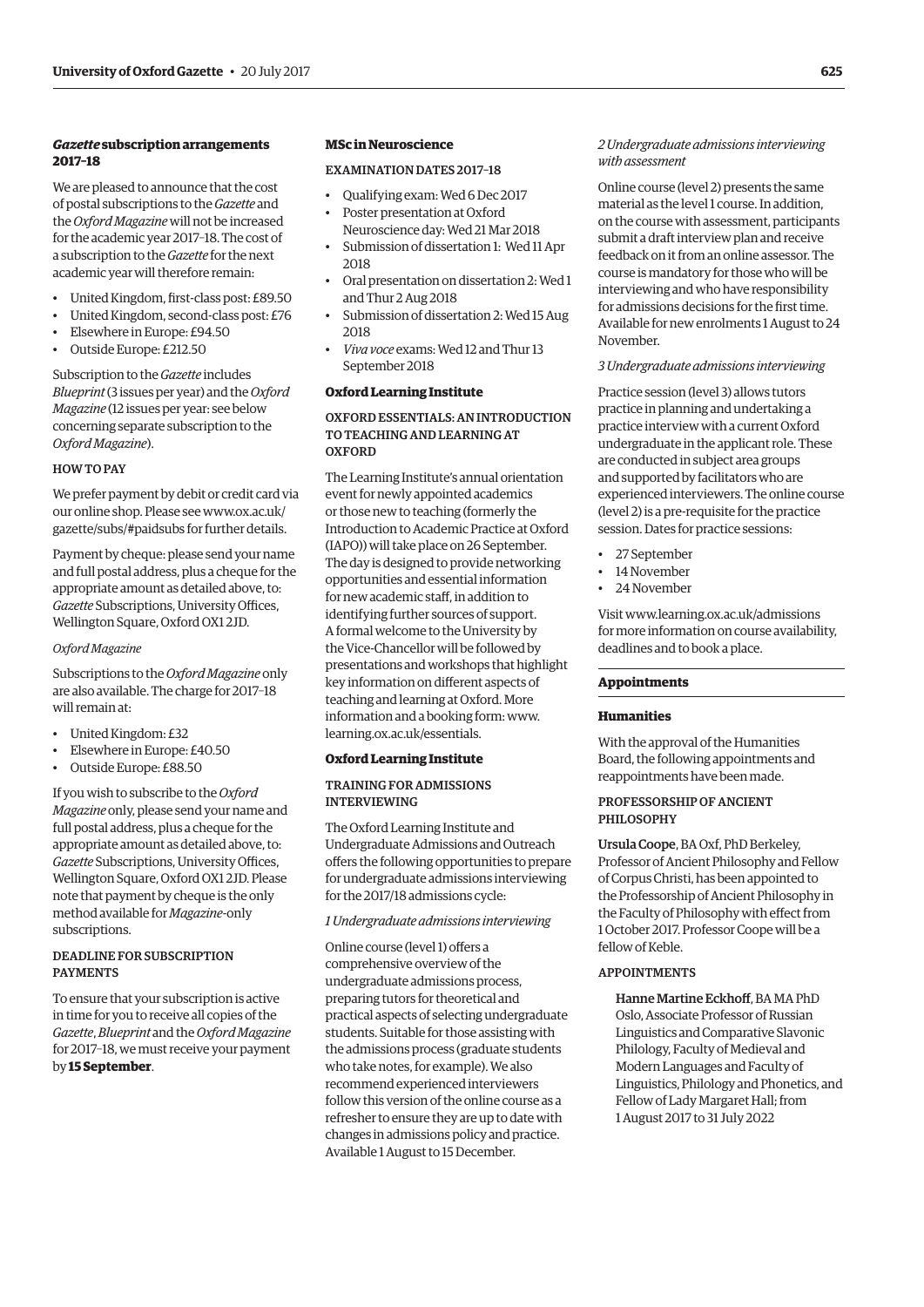Víctor Acedo Matellán, BA MA PhD Barcelona, BA Valladolid, Associate Professor of Spanish and Portuguese Linguistics, Faculty of Medieval and Modern Languages and Faculty of Linguistics, Philology and Phonetics, and Fellow of Oriel; from 1 October 2017 to 30 September 2022

Alexander Stephen Morrison, MSt DPhil Oxf, Associate Professor of the Modern History of War, Faculty of History, and Fellow of New College; from 1 September 2017 to 31 August 2022

### REAPPOINTMENTS

Amin Benaissa, BA Yale, MSt DPhil Oxf, Associate Professor of Classics, Faculty of Classics, and Fellow of Lady Margaret Hall; from 1 September 2017 to retirement

Alexandra Mary Gajda, BA DPhil Oxf, Associate Professor of Early Modern History, Faculty of History, and Fellow of Jesus; from 1 July 2017 to retirement

Anthony Gardner, BA MA Melbourne, PhD NSW, Associate Professor of Contemporary Art History and Theory, Ruskin School of Art, and Fellow of Queen's; from 1 October 2017 to retirement

Gueorgui Kantor, MA Moscow, MPhil DPhil Oxf, Associate Professor of Ancient History, Faculty of Classics, and Fellow of St John's; from 1 October 2017 to retirement

Sophie Louise Ratcliffe, BA Camb, MPhil DPhil Oxf, Associate Professor of Victorian Literature, Faculty of English Language and Literature, and Fellow of Lady Margaret Hall; from 1 October 2017 to retirement

Giora Sternberg, BSc MA Tel Aviv, DPhil Oxf, Associate Professor of History, Faculty of History, and Fellow of Hertford; from 1 October 2017 to retirement

**Graduate Awards and Prizes**

*This content has been removed as it contains personal information protected under the Data Protection Act.*

*This content has been removed as it contains personal information protected under the Data Protection Act.*

### **Electoral Boards**

#### **Composition of an Electoral Board**

The composition of the electoral board to the post below, proceedings to fill which are currently in progress, is as follows:

### EDWARD ORSBORN PROFESSORSHIP OF US POLITICS AND POLITICAL HISTORY AND DIRECTOR OF THE ROTHERMERE AMERICAN INSTITUTE

|                                 | Appointed by                |
|---------------------------------|-----------------------------|
| The Vice-Chancellor             | ex officio                  |
| Master of University<br>College | ex officio                  |
| Professor K O'Brien             | Humanities<br>Division      |
| Professor P Hämäläinen          | Humanities<br>Division      |
| Professor D King                | Social Sciences<br>Division |
| Professor M Conway              | Rothermere                  |
|                                 | American<br>Institute       |
| Professor A Gordon-Reid         | Rothermere                  |
|                                 | American<br>Institute       |
| Professor L Fawcett             | Council                     |
| Professor S Milkis              | Council                     |
| Dr B Jackson                    | University                  |
|                                 | College                     |

### **Selection Committees**

### **Composition of a Selection Committee**

The composition of the selection committee to the post below, proceedings to fill which are currently in progress, is as follows:

### PRO-VICE-CHANCELLOR (EDUCATION)

*Appointed by*

| Vice-Chancellor      | ex officio                 |
|----------------------|----------------------------|
| Rector of Exeter     | Head of House              |
| Provost of Oueen's   | Conference of              |
|                      | Colleges                   |
| Professor K O'Brien  | <b>Humanities Division</b> |
| Professor J Langdale | Mathematical.              |
|                      | Physical and Life          |
|                      | Sciences Division          |
| Professor D Paterson | <b>Medical Sciences</b>    |
|                      | Division                   |
| Dr P Martin          | Social Sciences            |
|                      | Division                   |
| Professor I Walmsley | Pro-Vice-Chancellor        |
|                      | with portfolio             |
|                      |                            |

### **Call for Papers**

### **Institute of Population Ageing**

#### *POPULATION HORIZONS*

The journal *Population Horizons* represents a forum for analysis and debate on the many complex and contested policy questions that are raised by the prospect of population change. This is a general call for papers with no submission deadline. In addition to reporting on empirical research, authors are invited to submit reviews, commentaries, analytical papers and think pieces. More information: www.ageing. [ox.ac.uk/publications/population-horizons](www.ageing.ox.ac.uk/publications/population-horizons)  or [publications@ageing.ox.ac.uk.](mailto:publications@ageing.ox.ac.uk)

#### **Musical and other Events**

### **St Stephen's House**

#### SJE ARTS

*16 Sept*: Intermezzo performs chamber choir music with a weather connection, including Eric Whitacre's *Cloudburst*

*17 Sept*: BBC Young Musician winner Sheku Kanneh-Mason, cello, and Isata Kanneh-Mason, piano: Cassado, Beethoven and Shostakovich

*22–24 Sept*: Beethoven Plus! Beethoven's sonatas for violin and piano, alongside specially commissioned companion pieces, with Krysia Osostowicz, violin, and Daniel Tong, piano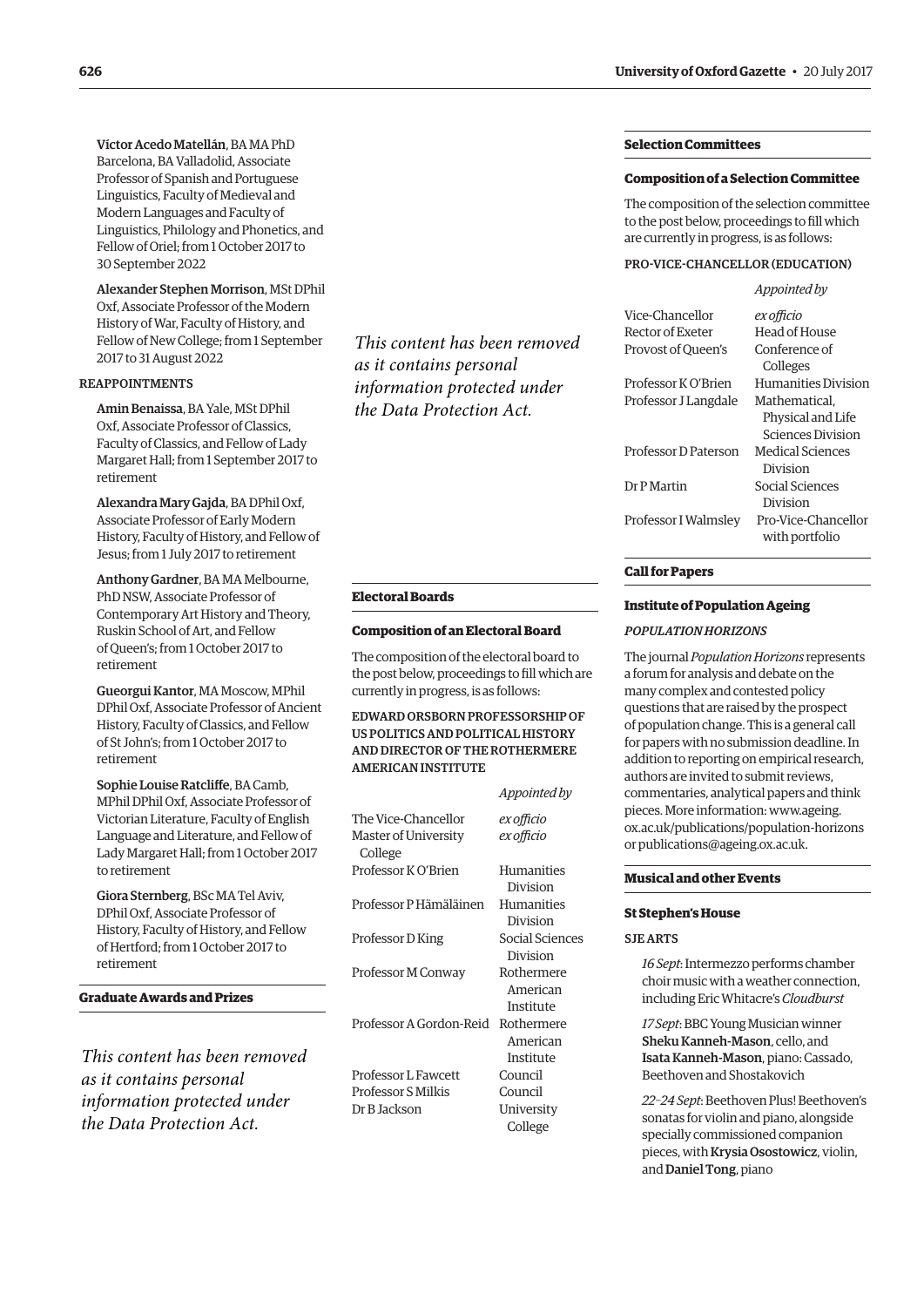# Examinations and Boards

<span id="page-8-0"></span>*28 Sept*: Beyond the Horizon. Oxford Chamber Music Festival, exploring themes of illusion and reality: Franz Schubert, Pëteris Vasks, Osvaldo Golijov, Ibrahim Keivo

*30 Sept*: American Dream. Corona Strings perform dance music from the Americas: Piazzolla's world of tango to Copland's barn-dance-inspired *Hoe Down*

**Exhibitions**

### **St Stephen's House**

### SJE ARTS

*13 Sept–1 Oct*: Oxford Art Society Open Exhibition 2017 in the Cloister Gallery **Examinations for the Degree of Doctor of Philosophy**

*This content has been removed as it contains personal information protected under the Data Protection Act.*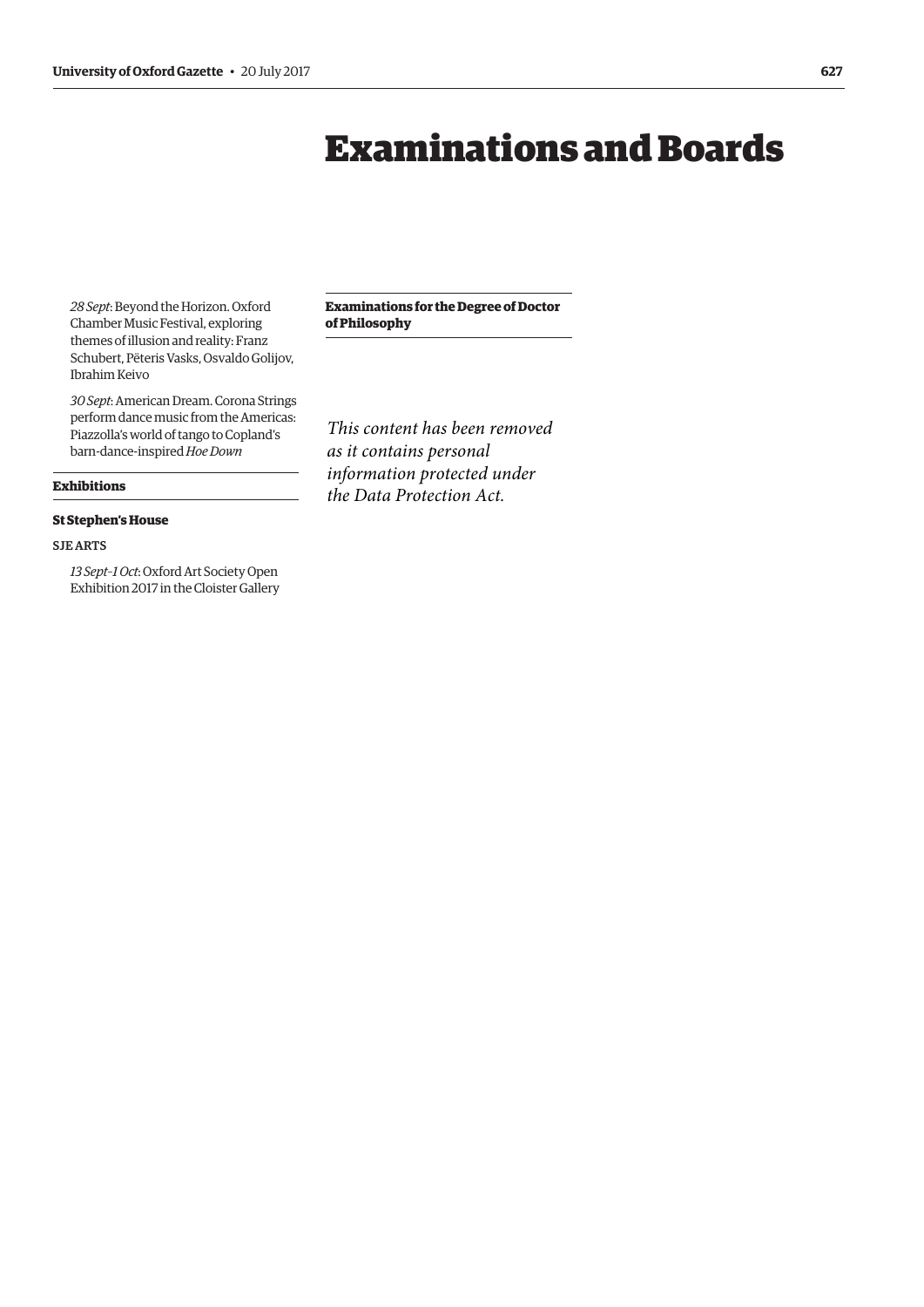### <span id="page-9-0"></span>**Changes to Examination Regulations**

For the complete text of each regulation listed below and a listing of all changes to regulations for this year to date, [please see www.ox.ac.uk/gazette/](www.ox.ac.uk/gazette/examinationregulations) examinationregulations.

### **Education Committee**

REGULATIONS CONCERNING THE STATUS OF GRADUATE TAUGHT STUDENTS to permit suspensions from MSc in Mathematical Finance in months not terms

#### **Continuing Education Board**

### GENERAL REGULATIONS FOR THE

DEGREE OF MSC BY COURSEWORK name change for MSc in Experimental Therapeutics

### MSC IN APPLIED LANDSCAPE

ARCHAEOLOGY

(a) removal of attendance as a matter for regulations

(b) where a placement is taken it requires approval of course director (c) means of submission of digital copy of dissertation to be specified in course handbook

### MSC IN COGNITIVE BEHAVIOURAL **THERAPY**

### PGDIP IN COGNITIVE BEHAVIOURAL THERAPY

(a) removal of attendance requirement (b) more detail around submission of dissertation

### MSC IN ENGLISH LOCAL HISTORY

(a) reduction in assessment quantity (b) more detail around submission of assessed work (c) general updating

### MSC IN EXPERIMENTAL THERAPEUTICS

PGDIP IN EXPERIMENTAL THERAPEUTICS (a) name change to better reflect course

content

(b) more detail around submission of assessed work

(c) removal of suspension clause

### MSC IN NANOTECHNOLOGY FOR MEDICINE AND HEALTHCARE

(a) removal of attendance as regulatory matter

(b) requirement for coursework to be

submitted digitally

(c) means of submission of digital copy of dissertation to be specified in course handbook

### MSC IN PAEDIATRIC INFECTIOUS DISEASES

(a) removal of attendance requirement as a matter for regulations (b) details about suspension of status removed from special regulations (c) clarification about means of submission

### MSC IN PSYCHODYNAMIC PRACTICE PGDIP IN PSYCHODYNAMIC STUDIES

(a) removal of attendance requirement (b) more detail around approval and submission of dissertation (c) relationship expressed between placement supervisions and client/ patient contact

### MSC IN SURGICAL SCIENCE AND PRACTICE

(a) removal of provision for suspension from special regulations (b) removal of attendance requirement (c) more detail regarding submission arrangements

### MSC IN SUSTAINABLE URBAN DEVELOPMENT

### MST IN LITERATURE AND ARTS PGDIP IN SUSTAINABLE URBAN DEVELOPMENT

(a) clarification of course duration (b) removal of attendance as a matter for regulations (c) more detail about means of submission

### MST IN CREATIVE WRITING

more detail around submission of assessed work

### MST IN HISTORICAL STUDIES

(a) removal of attendance as a matter for regulations (b) dissertation subject must be approved by any two examiners (c) more detail about means of submission

### MST IN HISTORY OF DESIGN

(a) removal of attendance as a matter for regulations (b) coursework must be submitted online (c) dissertation subject must be approved by any two examiners (d) more detail about means of submission of dissertation (e) removal of shared papers

### MST IN INTERNATIONAL HUMAN RIGHTS LAW

(a) removal of attendance requirement from regulations (b) more detail around means of submission

### MST IN MINDFULNESS-BASED COGNITIVE **THERAPY**

(a) clarification of course duration (b) removal of attendance as a matter for regulations (c) more detail around submission of assessed work

### MST IN PSYCHODYNAMIC PRACTICE PGCERT IN PSYCHODYNAMIC

### COUNSELLING

(a) removal of attendance from regulations (b) more detail around submission of assessed work (c) minor updating

### BACHELOR OF THEOLOGY

(a) removal of detail regarding suspension to general regulations (b) removal of attendance requirements (c) minor presentational changes

### FOUNDATION CERT IN ENGLISH

- LANGUAGE
	- (a) clarification of duration
	- (b) removal of attendance requirement (c) more detail around submission of
	- assessed work
	- (d) removal of distinction to general regulations
	- (e) removal of formative assessment

### FOUNDATION CERT IN HISTORY

(a) clarification of duration (b) more detail around submission of assessed work (c) removal of distinction to general

regulations

(d) minor cosmetic changes

### PG PROGRAMME IN EVIDENCE-BASED HEALTHCARE STUDIES

(a) removal of suspension to general regulations (b) removal of attendance requirement (c) more detail around submission of assessed work

### PGCERT IN ARCHITECTURAL HISTORY

(a) clarification of course duration (b) removal of attendance from regulations (c) more detail around submission of assessed work (d) minor updating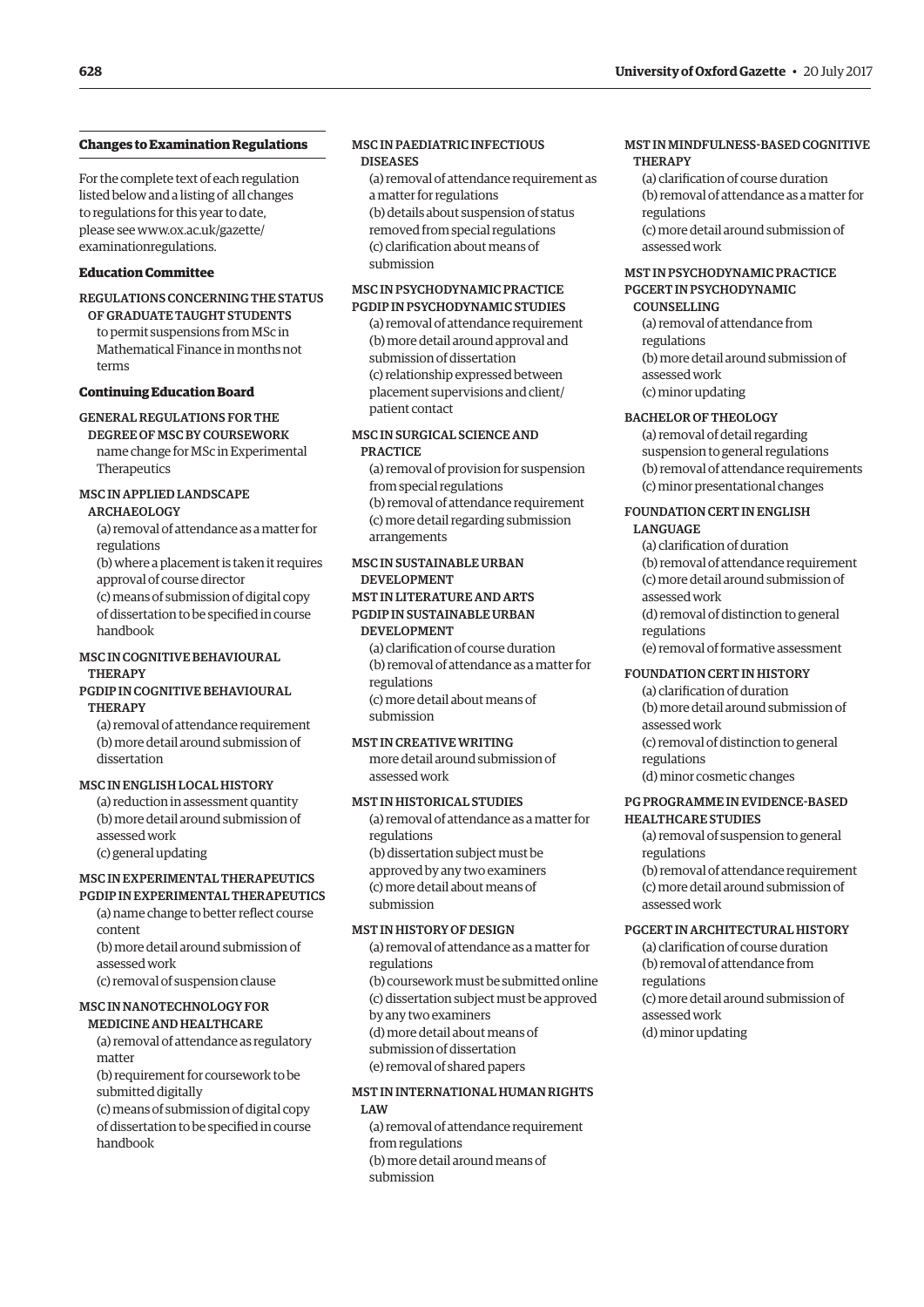### PGCERT IN COGNITIVE BEHAVIOURAL **STUDIES**

PGCERT IN COGNITIVE BEHAVIOURAL **THERAPY** 

### PGCERT IN ENHANCED COGNITIVE BEHAVIOURAL THERAPY

PGCERT IN SURGICAL SCIENCE AND PRACTICE

(a) removal of attendance from regulations (b) more detail around submission of

assessed work

### PGCERT IN ECOLOGICAL SURVEY **TECHNIQUES**

(a) removal of suspension from special regulations (b) removal of attendance requirement

(c) more detail around submission of dissertation

(d) removal of formative assessment

### PGCERT IN HISTORICAL STUDIES

(a) removal of attendance and participation requirements from regulations (b) listing of online modules (c) more detail around submission of assessed work

### PGCERT IN NANOTECHNOLOGY

(a) removal of attendance and participation requirements from regulations (b) more detail around submission of assessed work

### PGDIP IN HISTORY OF DESIGN

(a) removal of attendance requirement as a matter for regulations (b) requirement for coursework to be submitted online (c) removal of shared papers

### RECANANTI–KAPLAN CENTRE PGDIP IN INTERNATIONAL WILDLIFE CONSERVATION PRACTICE

(a) removal of formative assignment (b) more detail around submission of assessed work

(c) change from two project reports each of 7,000 words to one report submitted in two parts each of 7,000 words

### PGDIP IN NANOTECHNOLOGY FOR

MEDICINE AND HEALTHCARE (a) removal of attendance requirement as regulatory matter (b) requirement for coursework to be submitted digitally

### PGDIP IN PAEDIATRIC INFECTIOUS **DISEASES**

(a) clarification of course duration (b) removal of attendance and participation requirements from regulations

### PGDIP IN SURGICAL SCIENCE AND **PRACTICE**

(a) removal of attendance requirement (b) more detail regarding submission arrangements

### UG ADVANCED DIP IN BRITISH ARCHAEOLOGY

(a) removal of suspension clause (b) removal of attendance requirement (c) more detail around submission of assessed work (d) removal of distinction to general regulations

### UG ADVANCED DIP IN BRITISH AND EUROPEAN STUDIES

(a) confirmation that course is full time (b) removal of suspension clause (c) removal of attendance requirement from regulations (d) more detail around submission of assessed work (e) removal of distinction to general regulations

### UG ADVANCED DIP IN IT SYSTEMS ANALYSIS AND DESIGN

UG ADVANCED DIP IN LOCAL HISTORY (a) clarification of duration (b) removal of attendance requirement (c) more detail around submission of assessed work (d) removal of distinction to general regulations (e) minor cosmetic changes

### UGDIP IN BRITISH ARCHAEOLOGY UGDIP IN CREATIVE WRITING UGCERT IN ARCHAEOLOGY

(a) clarification of course duration (b) removal of attendance requirement (c) more detail around submission of assessed work (d) removal of distinction to general regulations

### UGDIP IN THEOLOGICAL STUDIES

(a) removal of suspension clause (b) removal of attendance requirement from regulations (c) removal of distinction to general regulations (d) minor presentational changes

### UGCERT IN HIGHER EDUCATION

(a) removal of Italian and Spanish as main subjects (b) removal of attendance requirement (c) more detail around submission of assessed work (d) removal of distinction to general regulations

### UGCERT IN THEOLOGICAL STUDIES

(a) removal of suspension clause (b) removal of attendance requirement from regulations (c) removal of distinction to general regulations

### **Humanities Board**

RESEARCH DEGREES IN THEOLOGY AND RELIGION

minor amendment to transfer application deadline

### MPHIL IN ECONOMIC AND SOCIAL

### HISTORY (I)

MSC IN ECONOMIC AND SOCIAL HISTORY MST IN GLOBAL AND IMPERIAL HISTORY change to assessment and submission

dates

### MPHIL IN ECONOMIC AND SOCIAL

### HISTORY (II)

### MST IN PHILOSOPHICAL THEOLOGY MST IN STUDY OF RELIGIONS

change to submission dates

### MPHIL IN ORIENTAL STUDIES

(a) change to assessment structure for Cuneiform Studies, Egyptology, Islamic Studies and History, Tibetan and Himalayan Studies streams (b) removal of footnotes and obsolete references

MPHIL IN THEOLOGY (I) change to viva requirement

### MPHIL IN THEOLOGY (II)

clarification of content and essay requirements for Ecclesiastical History

### MST IN MODERN LANGUAGES FHS OF MODERN LANGUAGES

correction to notice of 22 June 2017

### MST IN MUSIC

introduction of MBA 1+1 option

### MST IN THEOLOGY (I) clarification/realignment of course

content and essay requirements

MST IN THEOLOGY (II) dispensation of viva requirement

FHS OF HISTORY AND ENGLISH change of new regulation effective date

### FHS OF PHILOSOPHY AND THEOLOGY FHS OF THEOLOGY AND ORIENTAL **STUDIES**

### FHS OF THEOLOGY AND RELIGION (a) change to examination mode for two papers

(b) correction of paper title

PGDIP IN THEOLOGY (I) change to course title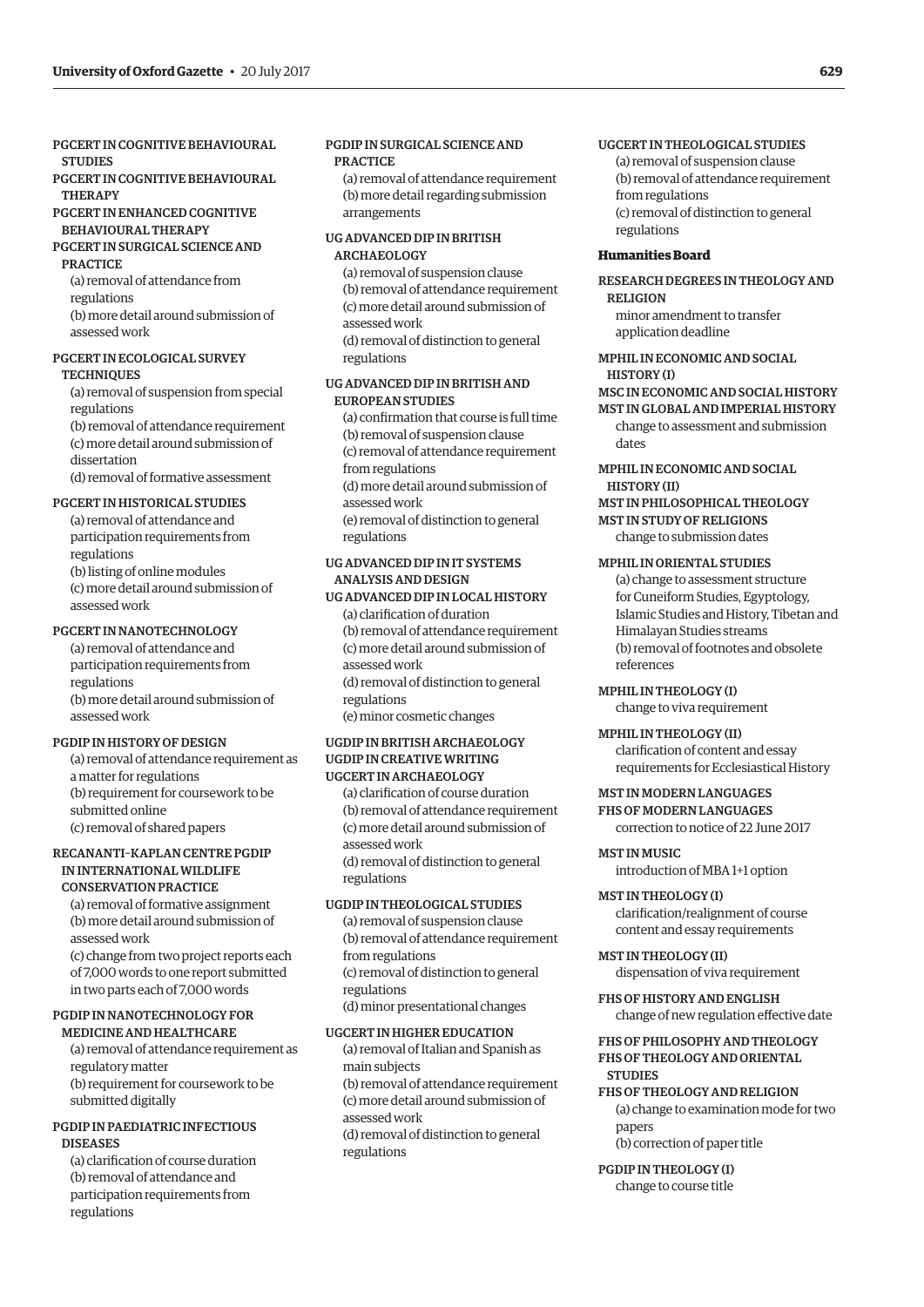PGDIP IN THEOLOGY (II)

amendment to paper references and title approval process

### **Mathematical, Physical and Life Sciences Board**

MSC IN MATHEMATICAL AND THEORETICAL PHYSICS FHS OF MATHEMATICAL AND

THEORETICAL PHYSICS (a) to allow students to offer more than 10 units for examination (b) to remove a reference to dissertations being one unit in weight

### FHS OF MATHEMATICS

(a) change to assessment requirements (b) addition of option of taking 1–2 additional units

### FHS OF MATHEMATICS AND STATISTICS (a) addition of option of taking 1 or 2

additional units at Part C (b) gender references made non-binary

### **Medical Sciences Board**

RESEARCH DEGREES IN MEDICAL SCIENCES DIVISION correction to notice of 6 July 2017

MSC IN CLINICAL EMBRYOLOGY minor changes to improve clarity

MSC IN INTEGRATED IMMUNOLOGY two minor amendments to assessment descriptions

### MSC IN INTERNATIONAL HEALTH AND TROPICAL MEDICINE

(a) to introduce a new module from Hilary term 2018 on Mathematical Modelling of Infectious Diseases (b) to remove Advanced Topics in Tropical Medicine module (c) to change extended essays submission format from written to online

(d) to bring regulations governing maximum number of words for essays in line with those for dissertation

### MSC IN SLEEP MEDICINE

(a) minor amendments to assessment, online submission instructions, dates of resubmissions, readmission of PGDip students to MSc programme (b) to incorporate assessment of essays submitted for credit prior to enrolling on programme

### FIRST EXAMINATION FOR BACHELOR OF MEDICINE

to amend regulations relating to resits

### FHS OF MOLECULAR AND CELLULAR **BIOCHEMISTRY** change to number of options offered in

Part II

### PGDIP IN SLEEP MEDICINE

(a) minor amendments to assessment and dates of resubmissions (b) to incorporate assessment of essays submitted for credit prior to enrolling on programme

### **Social Sciences Board**

DPHIL IN ARCHAEOLOGY amendment to deadline for submission of Transfer and Confirmation materials

DPHILS IN ECONOMICS/SOCIAL POLICY AND INTERVENTION/SOCIOLOGY/ INTERNATIONAL DEVELOPMENT introduction of integrated thesis format

DPHIL IN POLITICS AND INTERNATIONAL RELATIONS amendment to assessment deadline

DPHIL IN PUBLIC POLICY (I) correction to notice of 22 June 2017 regarding date of effect of part-time route

DPHIL IN PUBLIC POLICY (II) (a) correction to notice of 22 June 2017 regarding date of effect of article-based thesis route (b) housekeeping changes

### GENERAL REGULATIONS FOR THE DEGREE OF BACHELOR OF PHILOSOPHY OR MASTER OF PHILOSOPHY

GENERAL REGULATIONS FOR THE DEGREE OF MASTER OF SCIENCE BY **COURSEWORK** revisions to programme titles

MPHIL IN EVIDENCE-BASED SOCIAL INTERVENTION AND POLICY

**EVALUATION** 

minor correction to text

MPHIL IN INTERNATIONAL RELATIONS amendment to assessment for Research Methods

MPHIL IN JAPANESE STUDIES MPHIL IN MODERN CHINESE STUDIES MPHIL IN MODERN SOUTH ASIAN **STUDIES** 

MSC IN JAPANESE STUDIES

MSC IN MODERN SOUTH ASIAN STUDIES new programme

#### MPP

(a) changes to core course titles (b) simplification of regulations

### MSC IN CONTEMPORARY CHINESE

**STUDIES** 

revision of programme

### MSC IN CONTEMPORARY INDIA MSC IN MODERN JAPANESE STUDIES closure of programme

MSC IN EVIDENCE-BASED SOCIAL INTERVENTION AND POLICY EVALUATION PGDIP IN FINANCIAL STRATEGY PGDIP IN GLOBAL BUSINESS PGDIP IN ORGANISATIONAL LEADERSHIP PGDIP IN STRATEGY AND INNOVATION amendment to assessment

MSC IN LAW AND FINANCE

(a) to require online submission (b) new option (c) change to wording for dissertation

### MSC IN SOCIAL SCIENCE OF THE

INTERNET

to allow flexibility in exam schedule

### MSC IN TAXATION

(a) to require online submission (b) addition of 2 new option papers

BCL/MJUR/MPHIL IN LAW change to two option titles

### FHS OF ARCHAEOLOGY AND ANTHROPOLOGY

FHS OF ECONOMICS AND MANAGEMENT  $(1)$ 

new option paper

### FHS OF ECONOMICS AND MANAGEMENT (II)

change to option paper title and content

FHS OF GEOGRAPHY change of paper title and rubric

FHS OF HUMAN SCIENCES

(a) update of syllabus for one paper (b) removal of minimum length for dissertation

### FHS OF PHILOSOPHY, POLITICS AND ECONOMICS (I)

updates to rubrics

### FHS OF PHILOSOPHY, POLITICS AND ECONOMICS (II)

minor updates to text

FHS OF PHILOSOPHY, POLITICS AND ECONOMICS (III) (a) new option paper (b) change to option rubric

### FHS OF PHILOSOPHY, POLITICS AND ECONOMICS (IV)

(a) change to option paper title and content (b) update to rubric for option paper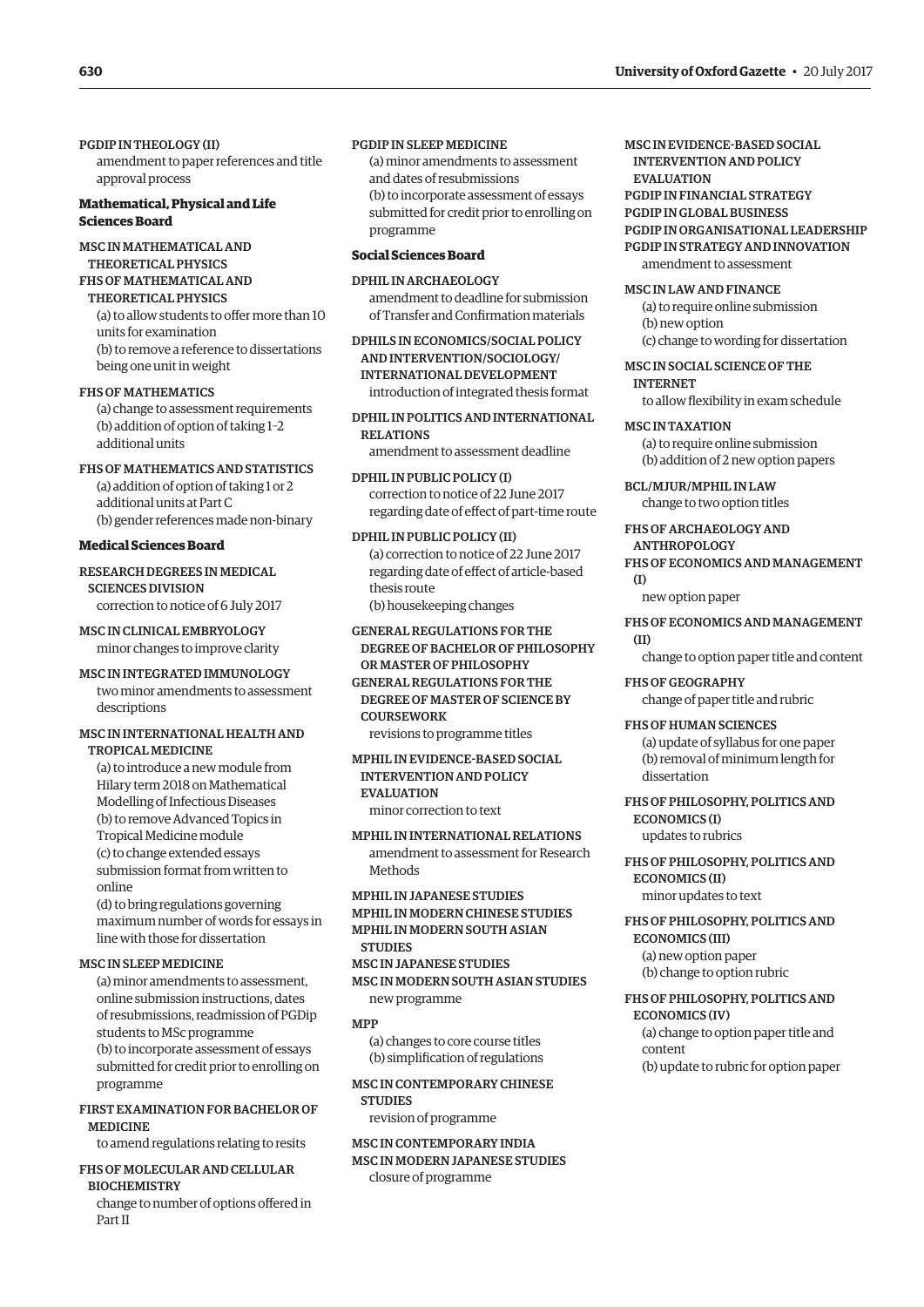# <span id="page-12-0"></span>Colleges, Halls and Societies

# Advertisements

### **Obituaries**

### **Christ Church**

- Sir Ilay Mark Campbell, 2 January 2017; 1948. Aged 89.
- Ronald Mutch Wensley Clarkson, 20 January 2017; 1960.
- Michael Henry Davis, 17 May 2016; 1959. Aged 78.
- Sir George Lawrence Jose Engle, QC, 15 September 2016; 1945. Aged 90. Peter Junius Hardwicke, 2 November
- 2015; 1951. Aged 82. Charles Mawdsley, 16 April 2014; 1963.
- Sir Julian Tolver Paget, 25 September 2016; 1939. Aged 95.
- Sir John Henry Seale, Bt, 26 January 2017; 1939.
- Anthony Leonard Sheil, 10 January 2017; 1952. Aged 84. Sir Roger William Young, Kt,
- 16 February 2017; 1946. Aged 93.

### **Worcester**

- Frederick Lee Beaty, 16 March 2017; 1948. Aged 90.
- Martin George Gordon Cave, 9 June 2017; 1958. Aged 79.
- Robert Richard Jagoe, 14 September 2016; 1956. Aged 82.
- William John Lucas, 25 December 2013; 1955. Aged 79.

### **Advertising enquiries**

*Email*: [gazette.ads@admin.ox.ac.uk](mailto:gazette.ads@admin.ox.ac.uk) *Telephone*: 01865 (2)80548 *Web*[: www.ox.ac.uk/gazette/](www.ox.ac.uk/gazette/classifiedadvertising) classifiedadvertising

### **Deadline**

Advertisements are to be received by **noon on Wednesday** of the week before publication (ie eight days before publication). Advertisements must be submitted online.

#### **Charges**

Commercial advertisers: £30 per insertion of up to 70 words, or £60 per insertion of 71–150 words.

Private advertisers: £20 per insertion of up to 70 words, or £40 per insertion of 71–150 words.

Advertisements which are placed only in the online edition of the *Gazette* are reduced to £20 per insertion for commercial advertisers and £10 per insertion for private advertisers for 70-word advertisements (or £40 and £20 respectively for 150-word advertisements).

See our website for examples of whether an advertisement is considered commercial [or private: www.ox.ac.uk/gazette/](www.ox.ac.uk/gazette/classifiedadvertising) classifiedadvertising.

#### **Online submission and payment**

Advertisements must be submitted and paid for online, using a credit card or debit card, through a secure website. For details, see [www.ox.ac.uk/gazette/classifiedadvertising.](http://www.ox.ac.uk/gazette/classifiedadvertising)

### **Extracts from the terms and conditions of acceptance of advertisements**

### *General*

1. Advertisements are accepted for publication at the discretion of the editor of the *Gazette*.

*Note*. When an advertisement is received online, an acknowledgement will be emailed automatically to the email address provided by the advertiser. The sending of this acknowledgement does not constitute an an acceptance of the advertisement or an undertaking to publish the advertisement in the *Gazette*.

2. The right of the *Gazette* to edit an advertisement, in particular to abridge when necessary, is reserved.

3. Advertisements must be accompanied by the correct payment, and must be received by the deadline stated above. *No refund can be made for cancellation after the acceptance of advertisements*.

4. Once an advertisement has been submitted for publication, no change to the text can be accepted.

5. Voucher copies or cuttings cannot be supplied.

#### *Charges*

6. Two separate charging arrangements will apply, for commercial and private advertisers. The rates applicable at any time will be published regularly in the *Gazette*, and may be obtained upon enquiry. The rates, and guidance on applicability of each rate, are also available online.

The editor's decision regarding applicability of these rates to an individual advertiser will be final.

#### *Disclaimer*

**7. The University of Oxford and Oxford University Press accept no responsibility for the content of any advertisement published in the** *Gazette***. Readers should note that the inclusion of any advertisement in no way implies approval or recommendation of either the terms of any offer contained in it or of the advertiser by the University of Oxford or Oxford University Press.**

#### *Advertisers' Warranty and Indemnity*

**13. The advertiser warrants:**

**(i) Not to discriminate against any respondents to an advertisement published in the** *Gazette* **on the basis of their gender, sexual orientation, marital or civil partner status, gender reassignment, race, religion or belief, colour, nationality, ethnic or national origin, disability or age, or pregnancy.**

(ii) That **the advertisement does not contravene any current legislation, rules, regulations or applicable codes of practice.** 

(iii) That **it is not in any way illegal or defamatory or a breach of copyright or an infringement of any other person's intellectual property or other rights.**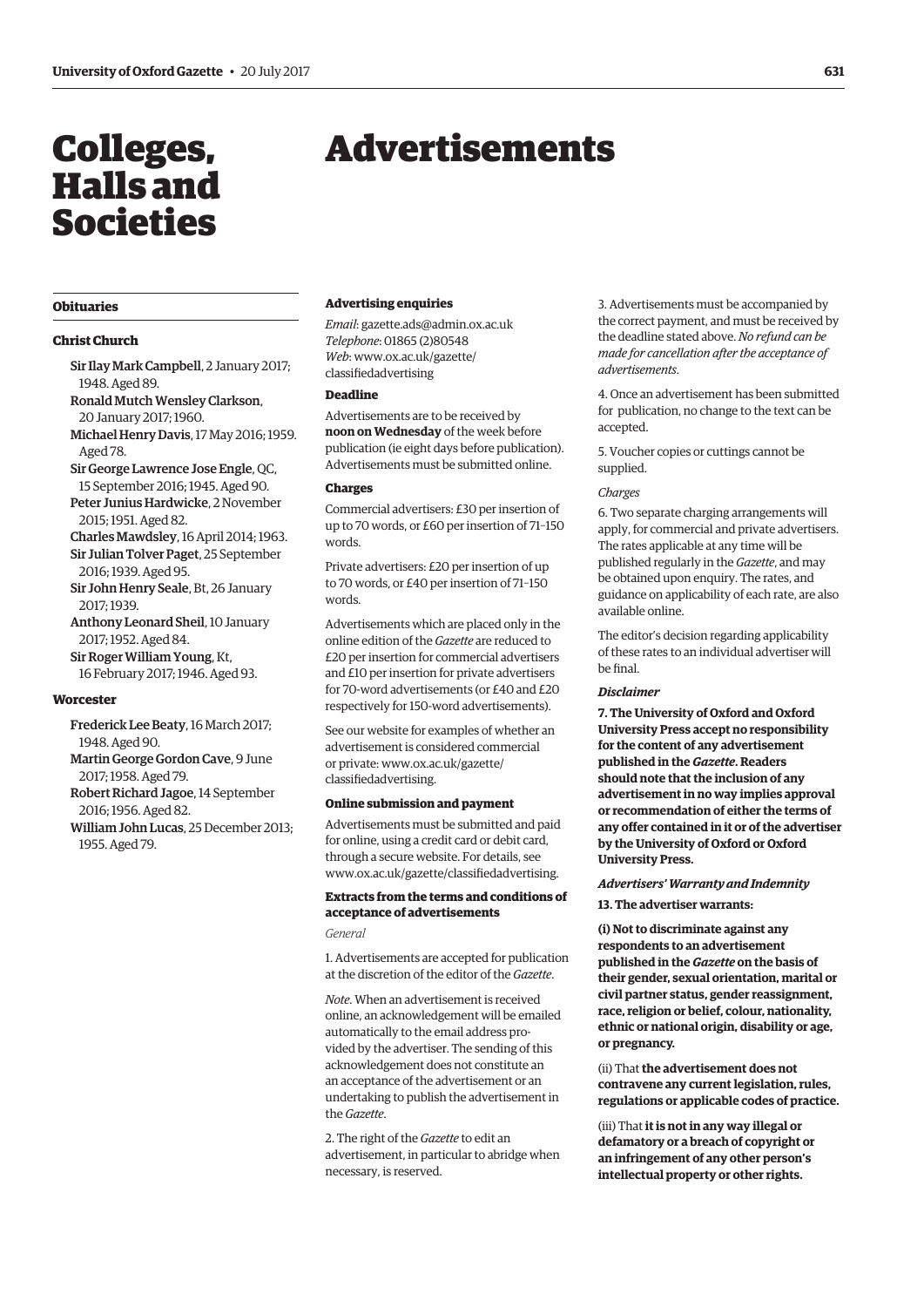*You are advised to view our full Terms and Conditions of acceptance of advertisements. Submission of an advertisement implies acceptance of our terms and conditions, which may be found at www.ox.ac.uk/gazette/ [classifiedadvertising, and may also be obtained](www.ox.ac.uk/gazette/classifiedadvertising)  on application to Gazette Advertisements, Public Affairs Directorate, University Offices, Wellington Square, Oxford OX1 2JD.*

### **Publication in online** *Gazette*

16. Unless the advertiser stipulates otherwise, all advertisements will be published in the online *Gazette* in addition to the printed *Gazette*. At the time of submission of an advertisement, the advertiser may stipulate that he or she does not wish the advertisement to be included in the online *Gazette*. This stipulation: (i) must be made at the time of submission of the advertisement; (ii) cannot later be altered; (iii) will apply to all instances of publication of an advertisement arranged at the time of submission of that advertisement. Please note that advertisements form part of the online *Gazette* as published and cannot be removed or amended after publication.

#### **Miscellaneous**

#### *Gazette* **publication arrangements**

**Advertisers are asked to note** that this is the final *Gazette* of Trinity term. Publication for Michaelmas term will begin on 21 September. The usual deadline will continue to apply ([see above\)](http://www.ox.ac.uk/gazette/classifiedadvertising/). Please note, however, that the 21 September issue will be limited to University business only, so will not contain classified advertisements; the first issue of next term to carry advertisements will be pulished on 28 September.

#### **Craft Courses**

**Ardington School of Crafts** offers short courses with practising craftspeople in beautiful surroundings near Wantage. 200 courses between 1 and 3 days, from stained glass and silver jewellery to textiles and carving, all held in our well-equipped workshops. Unearth your hidden talents and discover why people keep coming back to Ardington School of Crafts. Gift vouchers [available. See: www.ardingtonschoolofcrafts.](www.ardingtonschoolofcrafts.com) com. Tel: 01235 833433.

### **Shezan Restaurant**

**Mughal Indian cuisine at Shezan**: 1st floor, 135 High St, Oxford. From our kitchen to your table, we bring you fresh herbs, spices, roots, fragrances and the Mughal tradition of passion for good food. Serving as dining rooms since 1915. Open daily noon–3pm and 5.30–11pm. Tel: 01865 251600. Website: [www.](http://www.shezanoxford.co.uk) [shezanoxford.co.uk.](http://www.shezanoxford.co.uk)

### **Research participants sought**

**The Brain4Maths study** aims to reveal how the brain supports maths in children and young adults. It involves a scan using an MRI scanner to collect brain images together with a session involving a series of puzzles. The team are recruiting children aged 6, 10 and 14. Children receive a voucher as a thank-you; parents are compensated for their time. For more informat[ion, email laura.epton@psy.](mailto:laura.epton@psy.ox.ac.uk) [ox.ac.uk or visit www.psy.ox.ac.uk/participate/](www.psy.ox.ac.uk/participate/children-and-adolescents-wanted-for-brain-and-behaviour-study-about-numbers) children-and-adolescents-wanted-for-brainand-behaviour-study-about-numbers.

### **Groups and societies**

**The Oxford University Newcomers' Club** at the University Club, 11 Mansfield Rd, OX1 3SZ, welcomes the wives, husbands or partners of visiting scholars, of graduate students and of newly appointed academic and administrative members of the University. We offer help, advice, information and the opportunity to meet others socially. Informal coffee mornings are held in the club every Wednesday 10.30–12 (excluding the Christmas vacation). Newcomers with children (0–4) meet every Fri in term 10.15–11.45. We have a large programme of events including tours of colleges, museums and other places of interest. Other term-time activities include a book group, informal conversation group, garden group, antiques group, opportunity to explore Oxfordshire and an opportunities in Oxford group. Visit our website: [www.](http://www.newcomers.ox.ac.uk) [newcomers.ox.ac.uk.](http://www.newcomers.ox.ac.uk)

### **Oxford Research Staff Society (OxRSS)**

is run by and for Oxford research staff. It provides researchers with social and professional networking opportunities, and a voice in University decisions that affect them. Membership is free and automatic for all research staff employed by the University of Oxford. For more information and to keep up to date, see: web: [www.oxrss.ox.ac.uk;](http://www.oxrss.ox.ac.uk)  Facebook: [http://fb.me/oxrss; Tw](http://fb.me/oxrss)itter: [@ResStaffOxford](https://twitter.com/resstaffoxford); mailing list[: researchstaff](mailto:researchstaff-subscribe@maillist.ox.ac.uk)[subscribe@maillist.ox.ac.uk.](mailto:researchstaff-subscribe@maillist.ox.ac.uk)

### **Restoration and conservation of antique furniture**

**John Hulme** undertakes all aspects of restoration. 30 years' experience. Collection and delivery. For free advice, telephone or write to the Workshop, 11A High St, Chipping Norton, Oxon, OX7 5AD. Tel: 01608 641692.

#### **Sell your unwanted books**

**We buy academic and non-academic used books**. If you are moving office or home, leaving the University or just need more space, we can help. We are most interested in arts, history and social sciences and also buy classical or jazz CDs. Good prices paid for

large or small collections and we collect from anywhere in the Oxford area. Please contact [Ross on 07720 288774 or bd@beadledavies.](mailto:be@beadledavies.co.uk) co.uk.

### **Services offered**

**Big or small, we ship it all**. Plus free pick up anywhere in Oxford. Also full printing services available (both online and serviced), 24-hour photocopying, private mailing addresses, fax bureau, mailing services and much more. Contact or visit Mail Boxes Etc, 266 Banbury Rd, Oxford. Tel: 01865 514655. Fax: 01865 514656. Email: [staff@mbesummertown.co.uk.](mailto:staff@mbesummertown.co.uk)  Also at 94 London Rd, Oxford. Tel: 01865 [741729. Fax: 01865 742431. Email: staff@](mailto:staff@mbeheadington.co.uk) mbeheadington.co.uk.

**Carpenter/joiner**. For bookcases, wardrobes, etc, made on site to your specifications. Portfolio available. Call Rob Guthrie on 01608 677423 (evening) or 07961 444957 (daytime). Email: [rob.s.guthrie@gmail.com. W](mailto:rob.s.guthrie@gmail.com)eb: [www.](http://www.robguthrie.co.uk) [robguthrie.co.uk.](http://www.robguthrie.co.uk)

**Hope Services** is a family-run typesetting company established more than 35 years ago. Based in the heart of Oxfordshire, we specialise in the styling and production of published material. We regularly work on all types of publications including early learning teaching titles; single-author, first-time novels and novellas; academic law books and journals; and social, financial and technical reports. We would be happy to discuss and develop your ideas, and provide you with an individual quote. Please feel free to contact us at Hope Services (Abingdon) Ltd. Tel: 01235 530439. Web: [www.hopeservices.co.uk. Em](http://www.hopeservices.co.uk)ail: [mark.harvey@hopeservices.co.uk.](mailto:mark.harvey@hopeservices.co.uk)

**Copyediting and proofreading** by an academic editor with extensive substantive editing experience working with ESL students, published authors, CEOs, professors, university presses (British, Canadian, American) and commercial publishers on book manuscripts, essays, theses, reports, articles, speeches, memoirs and fiction. Let me help you make your writing more elegant, eloquent and persuasive. Negotiable rates. See: [www.](http://www.pharandediting.com) [pharandediting.com.](http://www.pharandediting.com)

**Hart Habitats** is a full-service interior design company, working on projects of all sizes. We can help solely with paint colour selections or with a complete remodel. Let us know the dreams you have for your home or business and Hart Habitats will help you realise them. Contact us for a free consultation so we can discuss how best to achieve your vision and goals: [www.harthabitats.com, 07](http://www.harthabitats.com)789 114776, or [kristina@harthabitats.com.](mailto:kristina@harthabitats.com)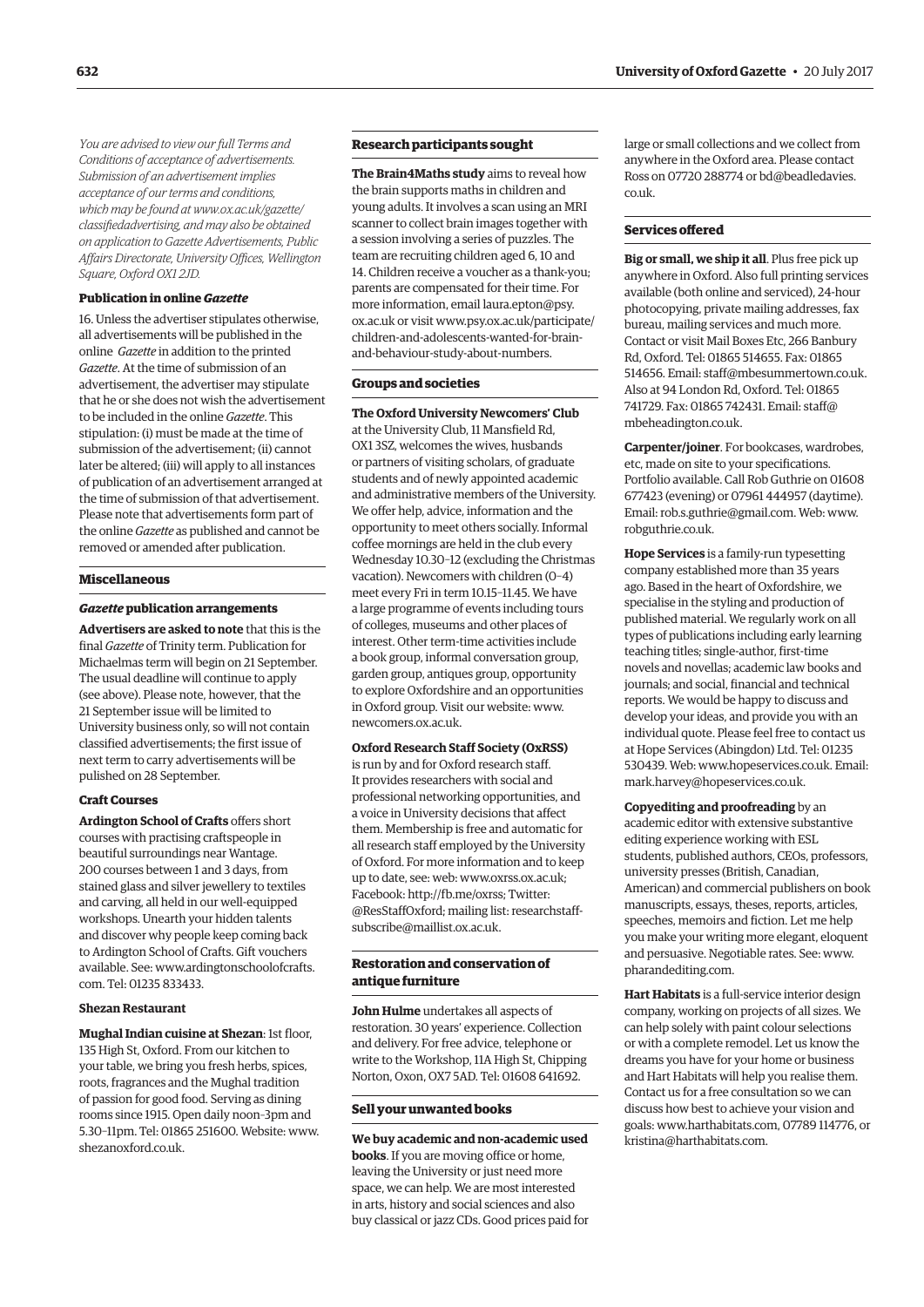### **Houses to let**

**Boulter St, St Clement's**: situated in this peaceful no through road in the heart of St Clement's, yet a stone's throw from convenient Cowley Rd, this delightful 3-double-bedroom Victorian terraced house with rear patio/ garden is 10 mins' walk to Oxford city centre and ideal for families, couples or 2 sharing. Available from 12 Jul: £1,750 pcm. Short summer let considered (rent negotiable). Contact John: 07748 968393.

**House for rent** from Sept 2017 until Jul 2018 in Kidlington. Would suit a visiting family. Near very regular bus route for easy commute and also local amenities. Semi-detached – 4 bedrooms, 2 bathrooms – including a sunny garden. Nicely furnished with fridge, cooker, washing machine etc. £1,400 pcm exclusive of council tax, utilities rental/usage. 1 month deposit. References required. Owners are a professional couple who are travelling at present. Contact [traceyandben@ntlworld.com.](mailto:traceyandben@ntlworld.com)

### **Stunning 3-bedroom Grade ll listed-**

**townhouse** in a central location. Close to Oxford city centre, and within easy reach of Summertown. Available Aug. Downstairs: sitting room, modern kitchen/breakfast room with skylights, utility room and cloakroom. Upstairs: 3 bedrooms and 2 bathrooms. Outside: Lovely garden with patio. Driveway parking. £2,950 pcm. £45 admin fee and a security deposit. Please call us for details: 01993 259444.

**Rectory Rd, St Clement's**: 3/4 bedroom house to rent. Ready from end of Aug. Completely renovated terraced house. Large kitchen/diner with French windows onto garden. Top floor room with shower room, 2 further bedrooms and family bathroom. Basement: large room (bedroom/study/playroom), shower room and utility. £2,150 pcm. Contact: 07770 556079 or [barrowcliffs@hotmail.com.](mailto:barrowcliffs@hotmail.com)

### **Flats to let**

### **Apartments and houses to let in Oxford**

**from Sept**. Central north: 3-level studio, £850; 1-bedroom, £950; 2-bedroom, £1,170. North (centre of Summertown): 1-bedroom, £850; 2-bedroom, £975. Central: 2-bedroom semi-detached house in Rewley Park adjacent to Saïd, college, station, mins' stroll to centre, from 15 Sept, £1,295; Headington close to JR hospital: 3-bedroom detached house, £1,400, rent plus utilities and council tax. Tel: 01865 516144; email: [a.fiorentino109@gmail.com.](mailto:a.fiorentino109@gmail.com)

**Furnished flat available now** for rent in central Oxford (Gloucester Green). 2 bedrooms. New bathroom Jul 2017. 1 min to bus station and 5 mins to the train station. Ideal for post-graduate students/professional sharers/commuters. Non-smokers only. £1,300 pcm plus bills. Interested? Please phone Jane: 07792 760201.

### **Accommodation offered**

**scottfraser** – market leaders for quality Oxfordshire property. Selling, letting, buying, renting, investing – we are here to help. Visit [www.scottfraser.co.uk fo](http://www.scottfraser.co.uk)r more information or call: Headington sales: 01865 759500; Summertown sales: 01865 553900; East Oxford sales: 01865 244666; Witney sales: 01993 705507; Headington lettings: 01865 761111; Summertown lettings: 01865 554577; East Oxford and student lettings: 01865 244666; Witney lettings: 01993 777909.

**From early Sept, 2 rooms available** (not en suite) in pretty and traditional cottage in central north Oxford. Within easy walking distance of the University, town centre, buses and trains to London. Breakfast included. Broadband/TV. Use of kitchen. Suitable for visiting academics and postdocs. For short or medium-length stays; minimum 2 nights. Fair rates. Email: [elphickjericho@gmail.com or](mailto:elphickjericho@gmail.com) tel: 01865 516142.

### **Bright, quiet, good-sized upstairs bedroom**

in Divinity Rd house with Wi-Fi, use of kitchen and garden and view of the spires in home of friendly, retired professional couple. Available mid-Sept for quiet, non-smoking postgraduate or academic. Close to bus stop and shops. Bathroom arrangements mean would best suit a woman. £500 pcm including charges. Contact Dr Gray at [pgray258@gmail.com or](mailto:pgray258@gmail.com) on 01865 248513.

### **Semi-independent unit for single person** (bedroom including living/work area), shower/ WC room next door, fully furnished and for sole use. Within home of University retiree, situated just north of Summertown on a quiet

side road. Ideal for academics/post-docs for stays of 3–12 months. Facilities include Wi-Fi, shared washer and dryer, access to kitchen, secure cycle rack. Available mid-Aug. No pets, no smoking. For further details please contact: [mr9w16-9a@yahoo.com.](mailto:mr9w16-9a@yahoo.com)

#### **Self-catering apartments**

**Visiting Oxford?** Studio, 1-, 2- and 3-bed properties conveniently located for various colleges and University departments. Available from 1 week to several months. Apartments are serviced, with linen provided and all bills included. Details, location maps and photos can be found on our website at [www.](http://www.shortletspace.co.uk) [shortletspace.co.uk. Co](http://www.shortletspace.co.uk)ntact us by email on [stay@shortletspace.co.uk or](mailto:stay@shortletspace.co.uk) call us on 01993 811711.

**The Tidmarsh** is a Visit England 5\*-rated 1-bedroom apartment in the Oxford Castle Quarter, refurbished for its 10th anniversary. A quiet, central location, so ideal for professional and academic short-term lets. Wi-Fi, all utilities, highest thread-count linen changed weekly, fully fitted kitchen, full laundry facilities, underfloor heating

with finest-quality furniture and fittings ensure a comfortable, practical environment. Web: [www.pmcdomus.co.uk. Em](http://www.pmcdomus.co.uk)[ail: pat@](mailto:pat@pmcdomus.co.uk) pmcdomus.co.uk. Tel: 01869 277557.

**Looking for 5-star serviced accommodation** right in the heart of the city? Swailes Suites offer city centre, award-winning maisonettes and apartments providing that 'home from home' feel that will help you get the most out of your stay. The Swailes Suites 'easy in, easy out' flexible booking arrangements, from 3 days to 6 months, together with good transport links makes arrival and departure hassle-free. Check out our website at [www.](http://www.swailessuites.co.uk) [swailessuites.co.uk, co](http://www.swailessuites.co.uk)ntact Debbie on 01865 318547 or email [debbie@nops.co.uk. Of](mailto:debbie@nops.co.uk)fice established more than 25 years in 47 Walton Street, Jericho, OX2 6AD.

### **Holiday lets**

**Midhurst**. Romantic, primitive, 2-bedroom gamekeeper's cottage up a muddy farm track in national park at the foot of the South Downs. Open fire, polished floor, simple kitchen; dishwasher, washing machine; broadband, no TV, large study. On own 190-acre organic farm – woods, valleys, river, bluebells, deer. Available weekends; discounts for junior academics. Pictures at [www.](http://www.wakehamfarm.com) [wakehamfarm.com or](http://www.wakehamfarm.com) e[mail haroldcarter@](mailto:haroldcarter@mac.com) mac.com.

**Cornwall**, cottage and restored chapel in quiet hamlet on South-west Coastal Footpath within 100m of the sea and minutes from Caerhays and Heligan. Each property sleeps 6. Comfortably furnished, c/h, wood burner and broadband. Ideal for reading, writing, painting, walking, bathing, bird watching. Beautiful beach perfect for bucket and spade family holidays. Short winter breaks available from £250. Tel: 01865 558503 or 07917 864113. Email: [gabriel.amherst@btconnect.com. Se](mailto:gabriel.amherst@btconnect.com)e: [www.cornwallcornwall.com.](http://www.cornwallcornwall.com)

### **Choose from over 11,000 holiday villas**

and apartments in Spain with Clickstay. We make it easy for you to make the perfect choice with our verified renter reviews and a dedicated customer services team. You can choose from modern apartments in Mallorca to whitewashed traditional fincas in Tenerife from just £73 pw! Many of our rental properties have private pools, sea views and large gardens with BBQ facilities. See: [www.](http://www.clickstay.com/spain) [clickstay.com/spain.](http://www.clickstay.com/spain)

### **Tuscany, renovated hillside farmhouse**:

sleeps 7; well equipped. 5 mins to village shops, 2 bars and 2 restaurants; 30 mins to lake; 40 mins to beach; 50 mins to Sienna. Pisa or Rome airports 1.5–2 hrs. Photos on request. Available 6–27 Aug and after 12 Sept. From £500 pw. Info: [olivia.henley@spc.ox.ac.uk or](mailto:olivia.henley@spc.ox.ac.uk) tel 07803 083572.